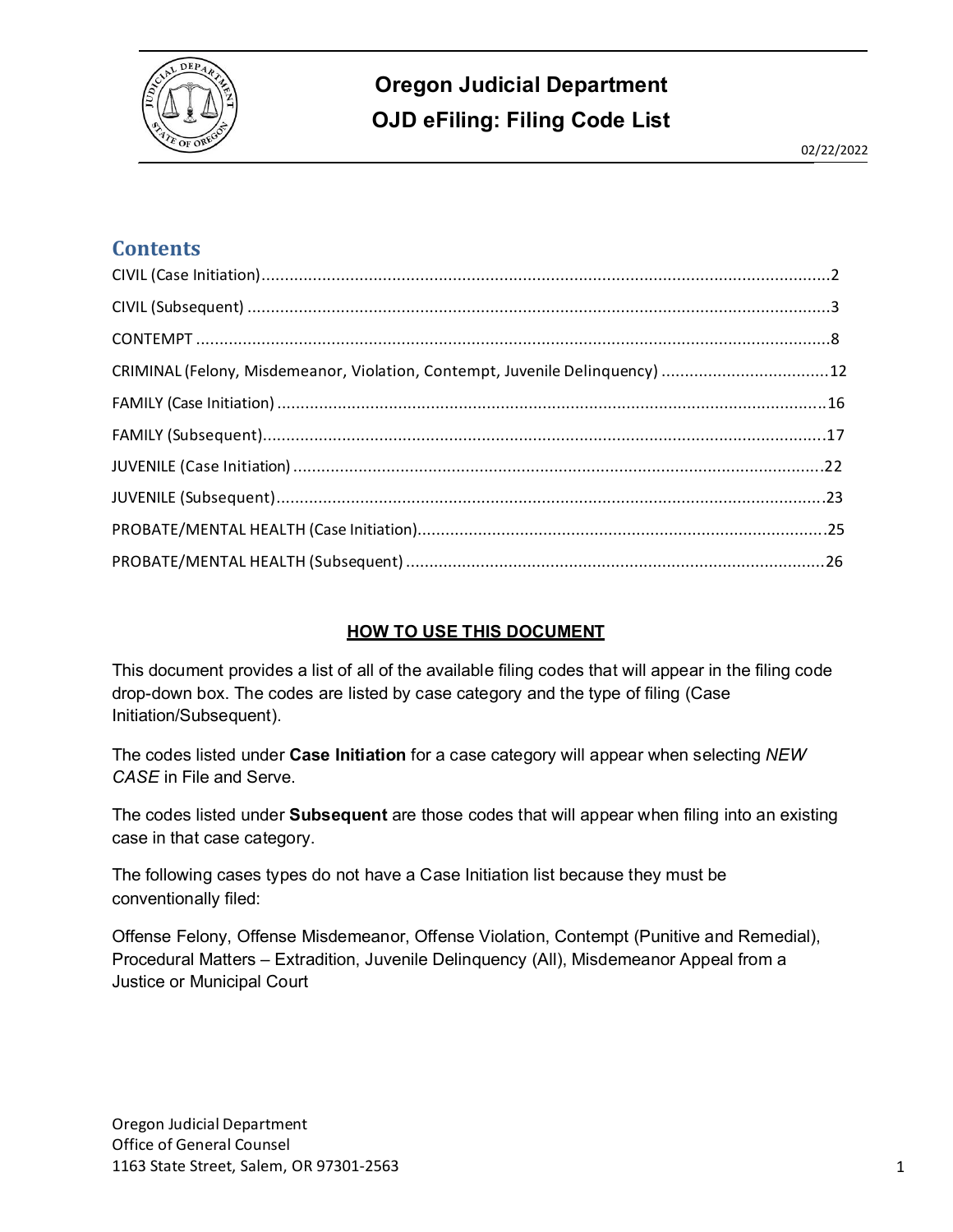

#### <span id="page-1-0"></span>**CIVIL (Case Initiation)**

Oregon Judicial Department Office of General Counsel 1163 State Street, Salem, OR 97301-2563 2 Acknowledgment - ACKN Acknowledgment - Restricted Assets - AKRA Affidavit - AF Affidavit - Compliance - AFCP Affidavit - Request Segregated Information - AFSI Affidavit - Small Estate - AFSE Affidavit - Support Show Cause - AFSC Affidavit/Declaration – Eligibility – ACP – ADIN Affidavit/Declaration – Mailing (ADMA) Affidavit/Declaration – Non-Military (ADNM) Affidavit/Declaration – Publication (ADPU) Application – Fee Deferral Waiver (AEFD) Bond - Proposed - PPBD Certificate - Arrearages - CEAR Certificate - Child Support - CECS Certificate - Circuit Court - CECC Certificate - Compliance - CECP Certificate - Death - CEDT Certificate - Residency - CERY Citation - CT Claim - CC Codicil - CX Complaint - CM Complaint - Declaratory Judgment - CM Complaint - Injunctive Relief - CM Complaint - Landlord/Tenant - General - CM Complaint - Landlord-Tenant Residential - CM Complaint - Originally Small Claim - CM Complaint – Property General Cases Only – CM Confession of Judgment - CFJG Confidential - Nondisclose Information Form - CWNC Consent - Appointment - CNAP Consent - CN Cover Letter - Re-submission for Rejected Filing - LT Declaration - DD Declaration - Uniform Support - DDUS

Exhibit - EB Foreign Judgment Document - JGIM Information - IF Information - Segregated Sheet - IFSI Judgment - Proposed - PPJG Letter - LT Mediation – Failure to Appear – FTAM Motion - Set Aside - MOAS Motion - Allow Service by Mail - MOMA Motion – Fee Deferral (MOFD) Motion – Fee Waiver (MOWF) Motion - In Limine - MOLI Motion - MO Motion - Preliminary Injunction - MOPI Motion – Satisfy DUII Program Requirement Motion - Service by Posting - MOPG Motion - Show Cause - MOSH Motion - Status Quo - MOSQ Notice - Appeal Lower Court - NOLC Notice - NO Notice - Register Foreign Judgment - NORJ Notice - Representation - NORP Opposition - OS Order - Final - ORFI Order - Proposed - PPOR Petition - Authorize Settlement - PTAE Petition - Abuse Prevention - PTAB Petition - Appoint Conservator - PTAI Petition - Appoint Guardian - PTAH Petition - Appoint Guardian Ad Litem - PTAG Petition - Declaratory Judgment - PTDC Petition - Initiating - PTIN Petition - Judicial Review - PTJF Petition - Make Admission - PTMA Petition - Name Change - PTNG Petition - Post Conviction Relief - PTPC Petition - PT Petition - Relief Sex Offender Reporting - PTRX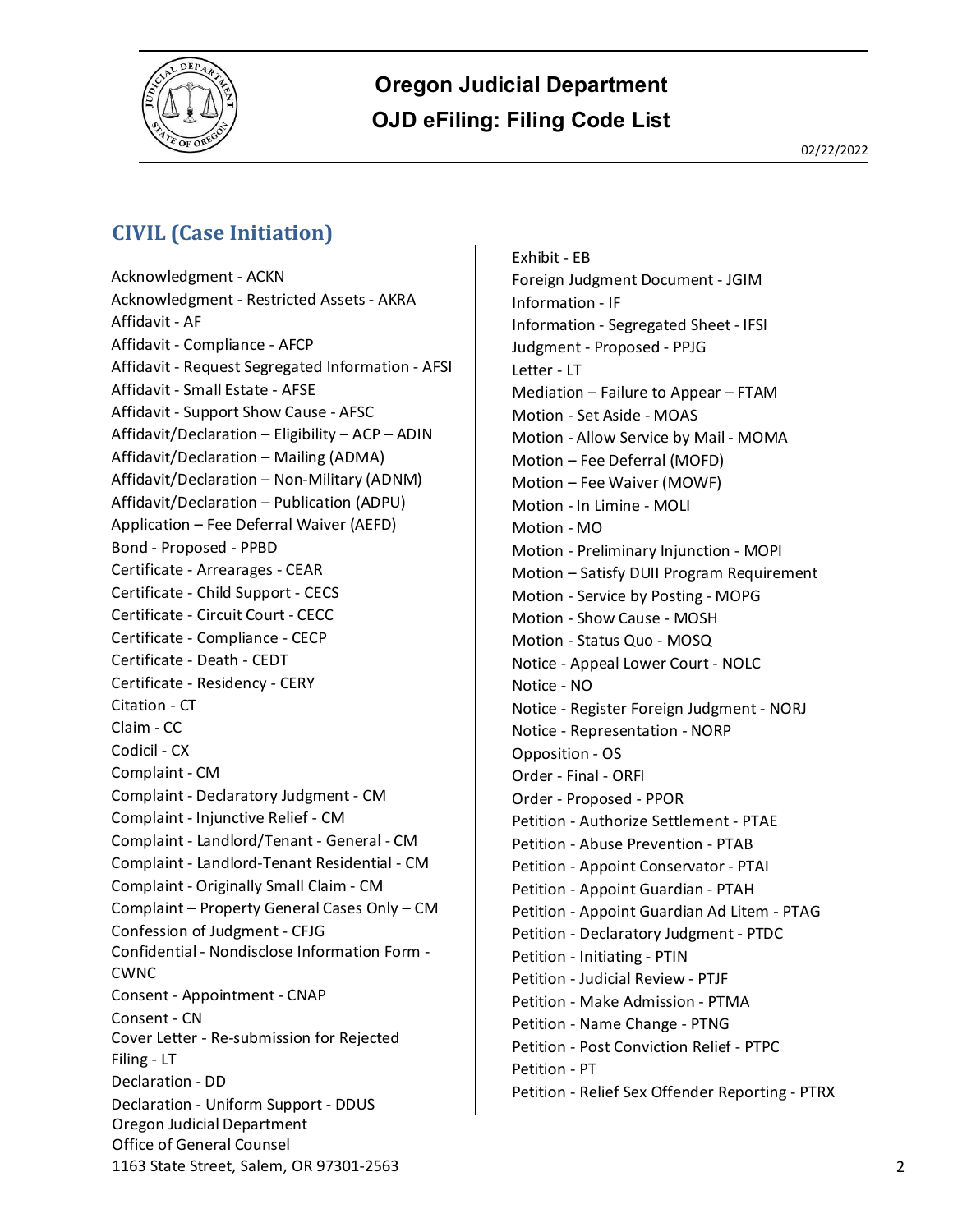

02/22/2022

Petition - Review - PTRV Petition - Vacate Paternity - PTVP Petition - Writ of Habeas Corpus - PTHC Petition - Writ of Mandamus - PTWM Petition - Writ of Review - PTWR Proof - Posting Public Notice - PRPN Proof - Service - PRSV Proof of Service - Substitute - PSSE Report - Adoption - READ Report - Precommitment Investigation - REPC Request - Admission - RQAD Request - Discovery - RQDS Request - Production - RQPD Statement - Adoption Disclosure - STAD Statement - ST Subpoena - Duces Tecum - SUDT Subpoena - SU Summons - SM Transcribed - Judgment - JGTR Transcript - Proceedings - TRPR Will - LW Writ - Habeas Corpus - WRHC Writ - Mandamus - WRMA Writ - Review - WRRV Writ Proposed - PPWR

#### <span id="page-2-0"></span>**CIVIL (Subsequent)**

Accounting - AC Accounting - Annual - ACAN Accounting - Final - ACFN Acknowledgment - ACKN Acknowledgment - Restricted Assets - AKRA Additional Authorities - AUAD Address Change - ADCH Admission - AO Affidavit - AF Affidavit - Collection - AFCL Affidavit - Compliance - AFCP Affidavit - Continuance - AFCO Affidavit - Counsel - AFCN

Oregon Judicial Department Office of General Counsel 1163 State Street, Salem, OR 97301-2563 3

Affidavit - Opposition to - AFOP Affidavit - Prejudice - AFPR Affidavit - Prima Facie - AFPF Affidavit - Release Consideration - AFRC Affidavit - Request Segregated Information - AFSI Affidavit - Responding - AFRS Affidavit - Search Warrant - AFSW Affidavit - Small Estate - AFSE Affidavit - Supplemental - AFSU Affidavit - Support Attorney Fees - AFSA Affidavit - Support Show Cause - AFSC Affidavit - Supporting Docketed Judgment - AFSD Affidavit - Verified by Verifier - AFVV Affidavit/Declaration – Eligibility – ACP – ADIN Affidavit/Declaration – Mailing (ADMA) Affidavit/Declaration – Non-Compliance (ADNC) Affidavit/Declaration – Non-Military (ADNM) Affidavit/Declaration – Publication (ADPU) Agreement - AG Agreement - Conditional Release - AGRC Agreement - Mediation - AGME Agreement - Recognizance Release - AGRG Agreement - Security Release - AGSR Allegations - Against Garnishee - GRAL Answer - Affirmative Defense - ANAD Answer - 3rd Party Complaint - AN3P Answer - Amended - ANAM Answer - AN Answer - Counterclaim - ANCN Answer - Crossclaim - ANCR Answer - Crossclaim Counterclaim - ANCC Answer - Originally Small Claim - AN Answer - Request Jury Trial - ANRJ Application – Expunction – Juvenile Department (AEEJ) Application – Expunction – Subject of Record (AEER) Application – Fee Deferral Waiver (AEFD) Arbitration - Amended Award - ABAM Arbitration - Arbitrator's Time Utilized - ABTU Arbitration - Award - ABAW Arbitration - Award Appeal - ABAP Arbitration – Notice of Settlement Arbitration - Objection to - ABOB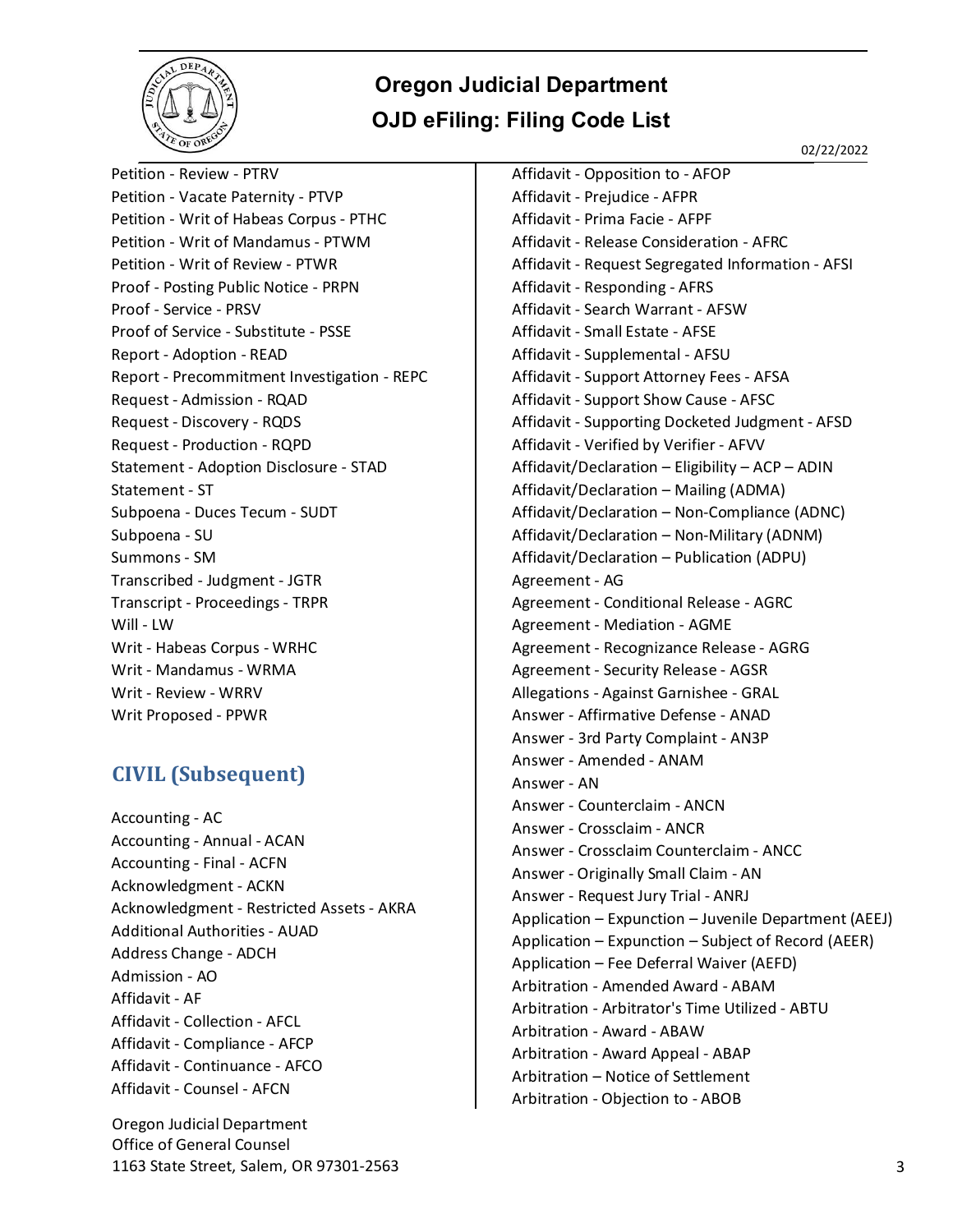

02/22/2022

Arbitration - Response - ABRN Arbitration - Stipulation to - ABSP Arbitration - Withdrawal of Arbitrator - ABWD Argument - Closing - AMCL Assignment - Judgment - ASJG Association Counsel - ATCN Bill - Cost - BICO Bond - Appeal Supersedeas - BDAL Bond - BD Bond - Proposed - PPBD Brief - Intervenor - BRIN Brief - Merits Petitioner - BRMP Certificate - Arrearages - CEAR Certificate - Child Support - CECS Certificate - Circuit Court - CECC Certificate - Compliance - CECP Certificate - Death - CEDT Certificate - Document Preparation - CEDP Certificate - Extension - CEEX Certificate - Extension Judgment - CEXJ Certificate - Foreclosure - CEFO Certificate - Residency - CERY Certificate - Satisfaction Motor Vehicle Division - CEST Certificate - Unsatisfied Judgment DMV - CEUJ Citation - CT Claim - Against Estate - CCES Claim - Amended - CCAM Claim - Counter - CCCO Claim - Cross - CCCR Claim - Exemption - CCEX Codicil - CX Complaint - Amended - CMAM with optional services Complaint - CM Complaint - Cross - CMSC Complaint - Cross Amended - CMAX Complaint - Landlord/Tenant - General - CM Complaint - Originally Small Claim - CM Complaint - Third Party - CM3P Confession of Judgment - CFJG

Oregon Judicial Department Office of General Counsel 1163 State Street, Salem, OR 97301-2563 4

Confidential - Nondisclose Information Form - CWNC Consent - Appointment - CNAP Consent - CN Consolidated - CD Cover Letter - Re-submission for Rejected Filing - LT Decision - Previous Court - DEPC Declaration - DD Declaration - Uniform Support - DDUS Demurrer - DU Discharge - Bankruptcy - DHBK Disclaimer - DL Execution - Foreclosure - EXFR Execution - Judgment of Restitution - EXJR Exhibit - EB Exhibit - List - EBLS Garnishees Response - GRRS Garnishment - Challenge - GRCH Information - Heirs - IFHR Information - Segregated Sheet - IFSI Interrogatories - IG Inventory - IT Judgment - Proposed - PPJG Jury - Instructions - JUIN Jury Instructions - Proposed - PPJU Letter - Due Diligence - LTDD Letter - Guardianship - LTGU Letter - LT Letter - Representation - LTRP Mediation - Appointment Mediator - MEAP Mediation – Failure to Appear – FTAM Mediation - Itemized Time Utilized - METU Mediation - No Agreement - MENA Mediation - Partial Agreement - MEPA Mediation - Response - MERN Memorandum - At Law - MMLW Memorandum - Decision - MMDC Memorandum - MM Memorandum - Opposing Motion - MMOM Memorandum - Reply - MMRY Memorandum - Response To Motion - MMRM Memorandum - Support Motion - MMSM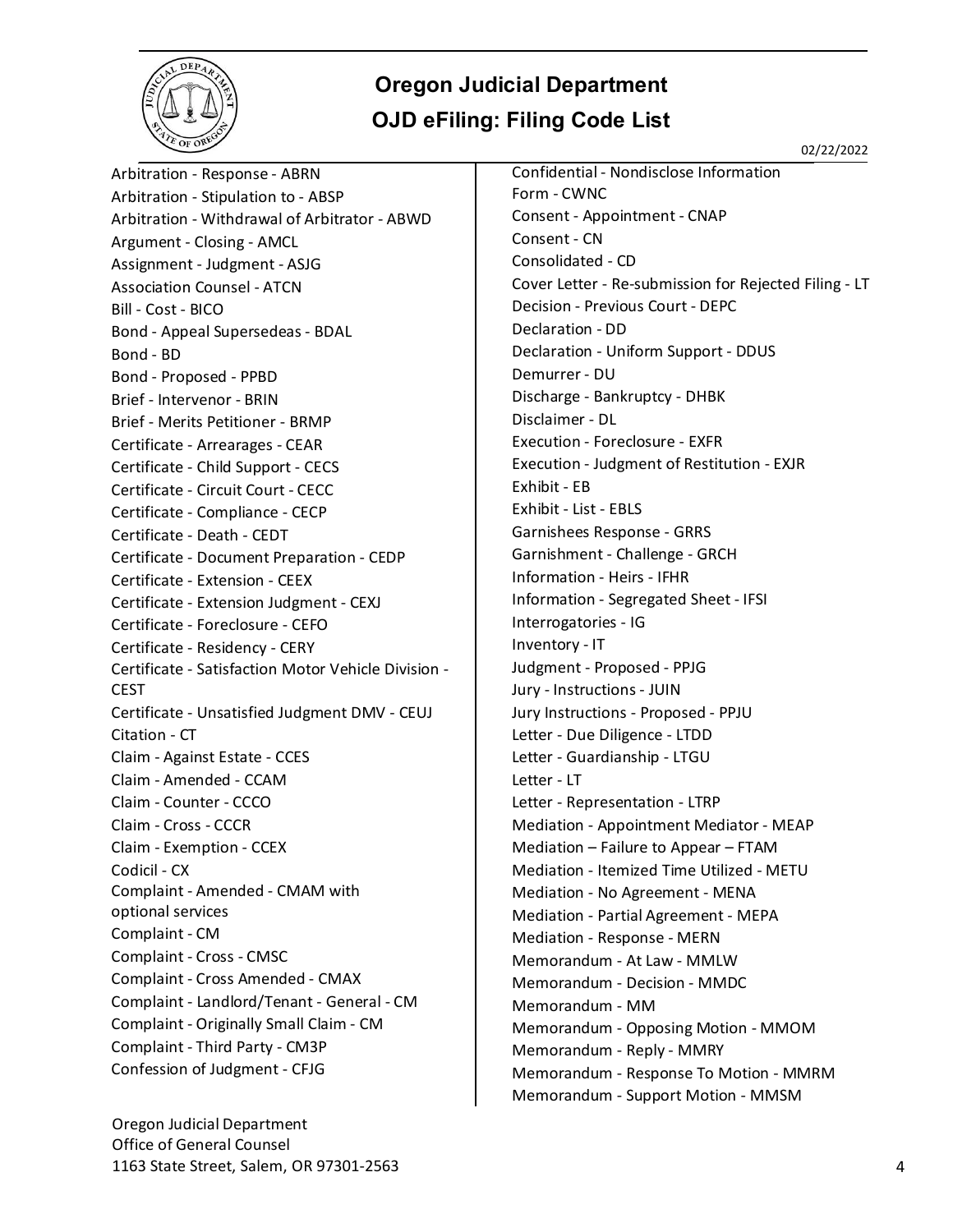

02/22/2022

Oregon Judicial Department Office of General Counsel 1163 State Street, Salem, OR 97301-2563 5 Memorandum - Trial - MMTL Motion - Set Aside - MOAS Motion - Accelerate Trial - MOAT Motion - Allow Payment on Judgment - MOPJ Motion - Allow Service by Mail - MOMA Motion - Amend - MOAM Motion - Appear Amicus Curiae - MOAA Motion - Appoint Counsel - MOAC Motion - Appoint Interpreter - MOAJ Motion - Arrest Warrant - MOAW Motion - Attorney Fees - MOAF Motion - Attorney Withdrawal - MOWA Motion - Bench Warrant - MOBW Motion - Change of Judge - MOCJ Motion - Change Venue - MOCV Motion - Compel Discovery - MOCD Motion - Compel Production - MOCP Motion - Consolidate Cases - MOCS Motion - Continuance - MOCO Motion - Continue as Pending Case - MOCB Motion - Correct Transcript - MOCT Motion - Debtor Exam - MODJ Motion – Debtor Exam Child Support Only Motion - Default Order - MODF Motion - Designate Complex Case - MOXC Motion - Disbursement - MODD Motion - Dismiss With Prejudice - MODP Motion - Dismissal - MODM Motion - Dismissal No Prejudice - MODW Motion - Disqualify Judge - MODQ Motion - Evidentiary - MOEV Motion - Exclude Evidence - MOEE Motion - Expenses - MOEX Motion – Fee Deferral (MOFD) Motion – Fee Waiver (MOWF) Motion - File Amended Answer - MOFA Motion - File Amended Complaint - MOFC Motion - In Limine - MOLI Motion - Intervene Authorization - MOIN Motion - Judgment - MOJG Motion - Judgment Not Withstanding Verdict - MOJN

Motion - Late Transcript - MOLT Motion - Make Definite & Certain - MOMM Motion - Mediation - MOME Motion - Mistrial - MOMT Motion - MO Motion - Modify Judgment - MOMJ Motion - New Trial - MONT Motion - Out of State Attorney - MOOA Motion - Out of State Witness - MOOW Motion - Pendente Lite Order - MOPL Motion - Postponement - MOPN Motion - Preliminary Injunction - MOPI Motion - Pretrial Discovery - MOPD Motion - Produce - MOPC Motion - Produce Witness - MOPW Motion - Protective Order - MOPO Motion - Psychiatric Exam - MOPE Motion - Quash - MOQU Motion - Recognizance Release - MORR Motion - Reconsider - MORC Motion - Refund of Trial Fees - MOTF Motion - Reinstate - MORI Motion - Release Exhibits - MORE Motion - Relief from Judgment - MOJR Motion - Remand - MORM Motion - Renewal of Judgment - MORJ Motion - Require Appearance - MORQ Motion - Restraining Order - MORO Motion - Return of Things Seized - MORT Motion - Rule 21 - MORL Motion - Sanctions - MOSN Motion - Service by Posting - MOPG Motion - Service by Publication - MOSP Motion - Set Aside Judgment - MOSJ Motion - Set Trial - MOTL Motion - Settle Transcript - MOST Motion - Sever - MOSV Motion - Sheriff's Deed - MODE Motion - Show Cause - MOSH Motion - Status Quo - MOSQ Motion - Stay Execution - MOSC Motion - Strike - MOSK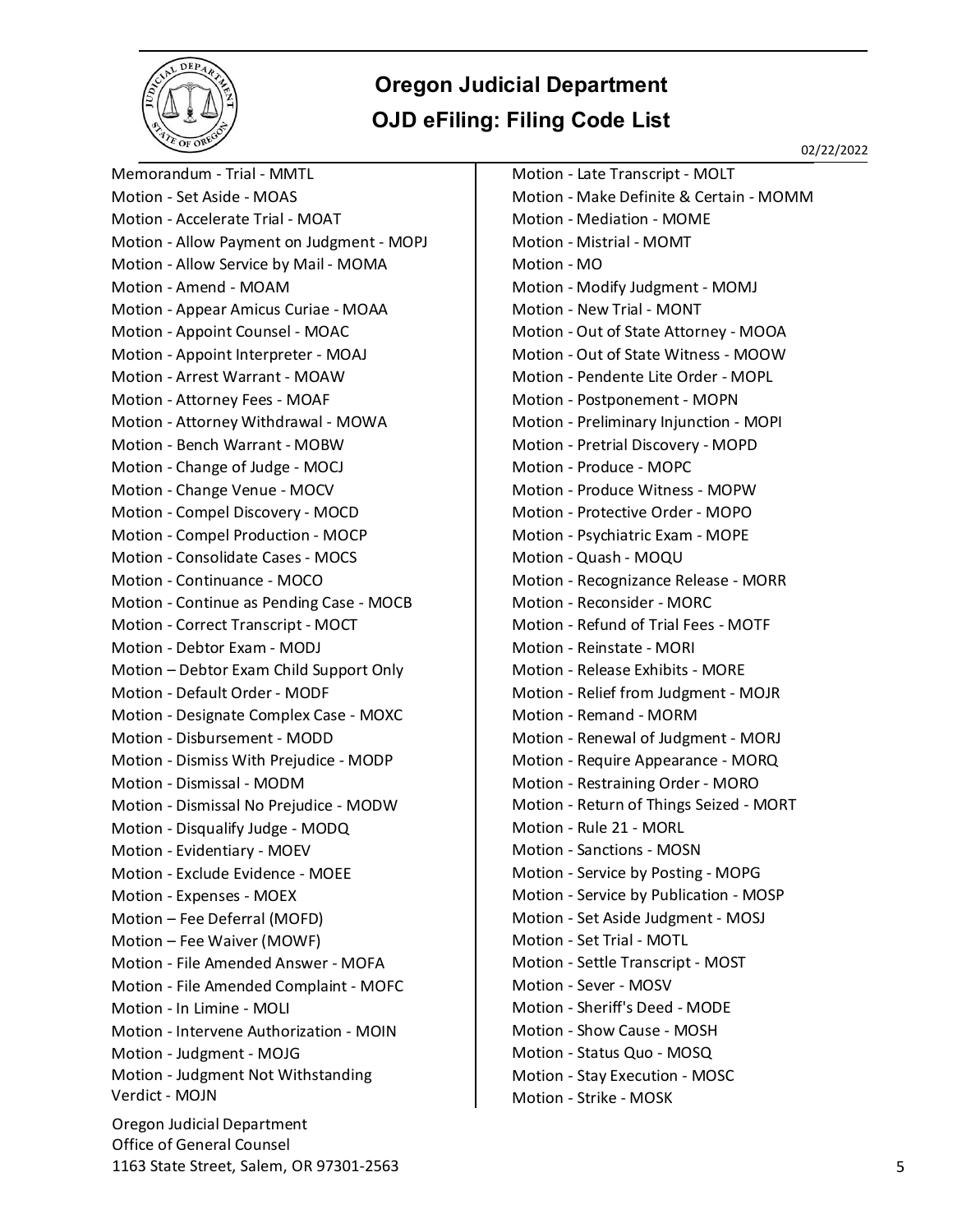

02/22/2022

Oregon Judicial Department Office of General Counsel 1163 State Street, Salem, OR 97301-2563 6 Motion - Summary Judgment - MOSM Motion - Summons Publication - MOPS Motion - Support of Warrant - MOSW Motion - Suppress Evidence - MOSE Motion - Telephone Testimony - MOTT Motion - Time Extension - MOET Motion - Transfer - MOTN Motion - Transfer Files - MOFT Motion - Transport - MOTB Motion - Vacate - MOVA Motion - Waive Fees - MOWF Motion - Writ of Assistance - MOWR Notice - Advise Appeal Rights - NORA Notice - Amended Appeal - NOAM Notice - Appeal - NOAP Notice - Arbitration Hearing Date - HGAR Notice - Attorney Lien - NOAT Notice - Bankruptcy - NOBK Notice - Bankruptcy (State Creditor) - NOBS Notice - Compliance - NOCO Notice - Cross Appeal - NOCA Notice - Default - NODF Notice - Delinquent - NODQ Notice - Demand Payment - NODP Notice - Deposition - NODE Notice - Dismiss Want Prosecution - NODW Notice - Dismissal - NODM Notice - Dismissal Pending No Action - NODA Notice - Dismissal Pending Settlement - NODS Notice - Exhibit Purge - NOEB Notice - File Formal Complaint - NOFC Notice - Financial Responsibility Finding - NOFR Notice - Gun Restriction - NOGR Notice - Hearing - NOHG Notice - Intent Take Default - NOID Notice - Judgment Entry - NOEJ Notice - License Reinstatement - NOLR Notice - License Sanction - NOLS Notice - NO Notice - Non-Compliance - NOCM Notice - Parent/Guardian Rights & Obligations - NOPG

Notice - Register Foreign Judgment - NORJ Notice - Representation - NORP Notice - Restitution Issued - NORI Notice - Right to Counsel - NORC Notice - Security Forfeiture - NOSF Notice - Substitution of Attorney - NOSA Notice – Suspension/Reinstatement Notice - Time for Filing Objection - NOTO Notice - Undisbursed Money - NOUM Notice - Withdrawal of Attorney - NOWA Oath - OATH Objection - Cost Bill - OBCB Objection - Mediation - OBME Objection - Mediator - OBMD Objection - OB Objection - Request To Produce Discovery - OBRP Objection - Time Extension - OBET Offer - Compromise - OFCO Opposition - OS Order - Final - ORFI Order - Proposed - PPOR Payment - for Transcript - PMTR Payment - Sheriff's Fee - PMSF Payment Plan Agreement - PYAG Petition - Authorize Settlement - PTAE Petition - Abuse Prevention - PTAB Petition - Amended - PTAM Petition - Appoint Guardian - PTAH Petition - Attorney Fees - PTAF Petition - Authorize Sale of Real Property - PTAP Petition - Cross Petition - PTCX Petition - Declaratory Judgment - PTDC Petition - Judicial Review - PTJF Petition - Make Admission - PTMA Petition - Name Change - PTNG Petition - Post Conviction Relief - PTPC Petition - PT Petition - Reconsideration - PTRC Petition - Review - PTRV Petition – Specialty Court (PTSQ) Praecipe - PC Proof - Posting Public Notice - PRPN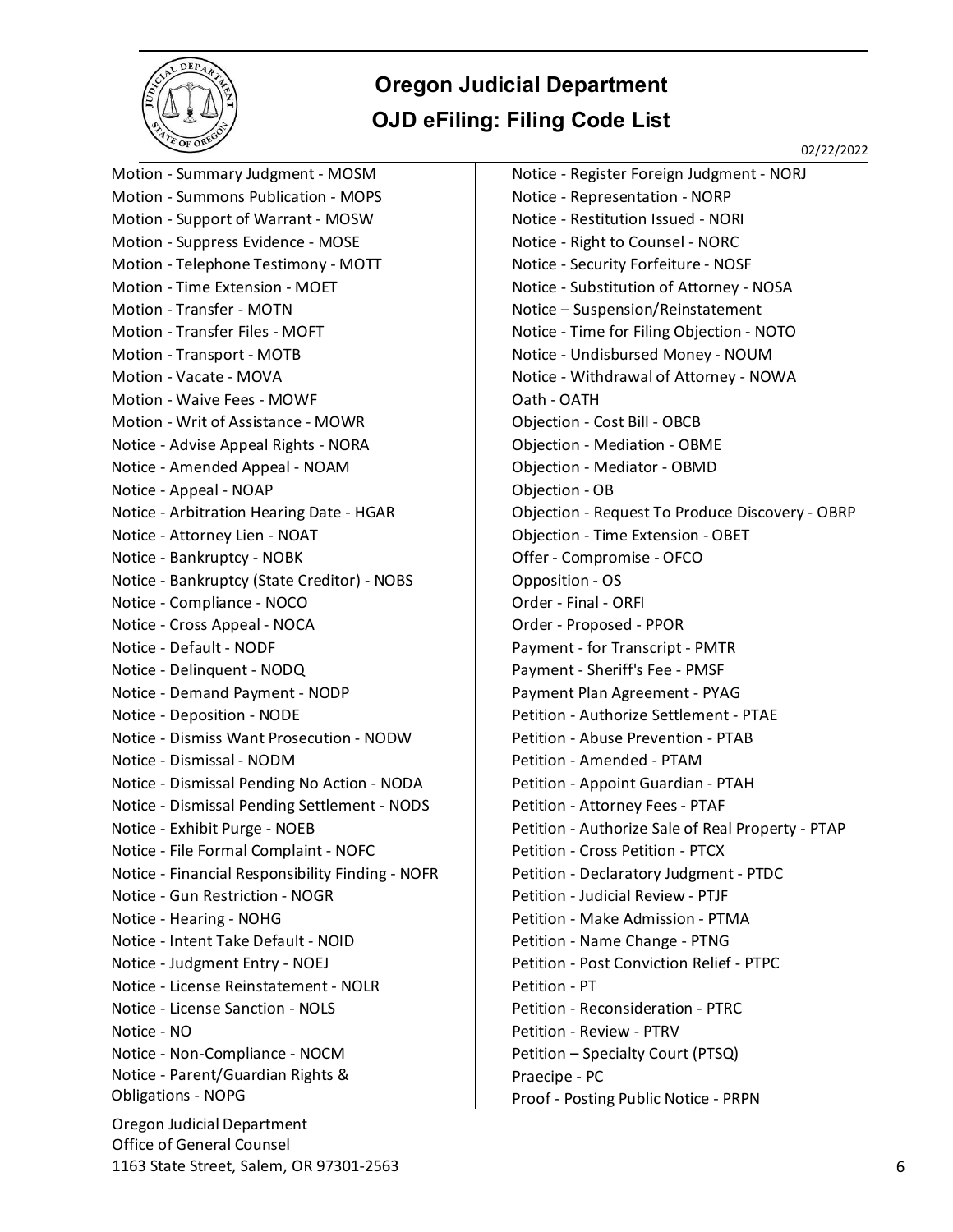

02/22/2022

Oregon Judicial Department Office of General Counsel Proof - Service - PRSV Proof of Service - Substitute - PSSE Proposed Verdict Form - PPVI Receipt - Exhibit - RPEB Receipt - RPT Record - Proceedings - RCPR Release - Certain Property - RLCP Release - RL Release - SCF - RLCF Replication - RT Reply - RY Report - Adoption - READ Report - Annual - REAN Report - Medical - REMD Report - Precommitment Investigation - REPC Report - Psychological Evaluation - REPE Report - RE Report - Visitor - REVS Request - Default Judgment - RQJD Request - Acceptance Into Complex Litigation Court - RQLC Request - Admission - RQAD Request - Discovery - RQDS Request - Extension - RQEX Request - Hearing - RQHG Request - Inspect Segregated Information - RQSI Request - Jury Trial - JURQ Request - Non-Military Affidavit Judgment - RQJN Request - Production - RQPD Request - Record Proceedings - RQRP Request - RQ Resignation - Attorney - RGBA Response - Cross Petition - RNCX Response - RN Return - Mail - RSML Return - Sale Upon Execution - RSSE Return - Service/Not Served - RSNO Return - Writ - RTWR Return - Writ Habeas Corpus - RSHC Return - Writ of Review - RSRV Satisfaction - Attorney Lien - SAAL Satisfaction - Clerk's - SACL

Satisfaction - Partial - SAPR Satisfaction - SA Security - Determination - SCDT Service Only Specialty Court – Agree to Participate (SQAG) Statement - Adoption Disclosure - STAD Statement - Assets - STAS Statement - Attorney Fees - STAT Statement - Costs & Disbursement - STCD Statement - Facts - STFC Statement - Proof Prehearing - STPP Statement - ST Stipulation - SP Subpoena - Duces Tecum - SUDT Subpoena - SU Substitution of Attorney - SBAT Summons - SM Tax Court Protective Order - TXPO Transcribed - Judgment - JGTR Transcript - Appeal - TRAP Transcript - Proceedings - TRPR Transcript - Proof of Filing - TRPF Undertaking - Appeal - UNAP Verdict - VI Voucher - VC Waiver - 60 Day Rule - WVRL Waiver - Jury Trial - WVJT Waiver - WV Warrant - Proposed - PPWT Warrant - Return Not Served - WANS Warrant - Return of Service - WARS Will - LW Withdrawal - WD Witness List - Proposed - PPWL Writ - Execution - WREX Writ - Alternative - WRAL Writ - Assistance - WRAS Writ - Garnishment - WRGR Writ - Habeas Corpus - WRHC Writ - Mandamus - WRMA Writ - Review - WRRV Writ Proposed - PPWR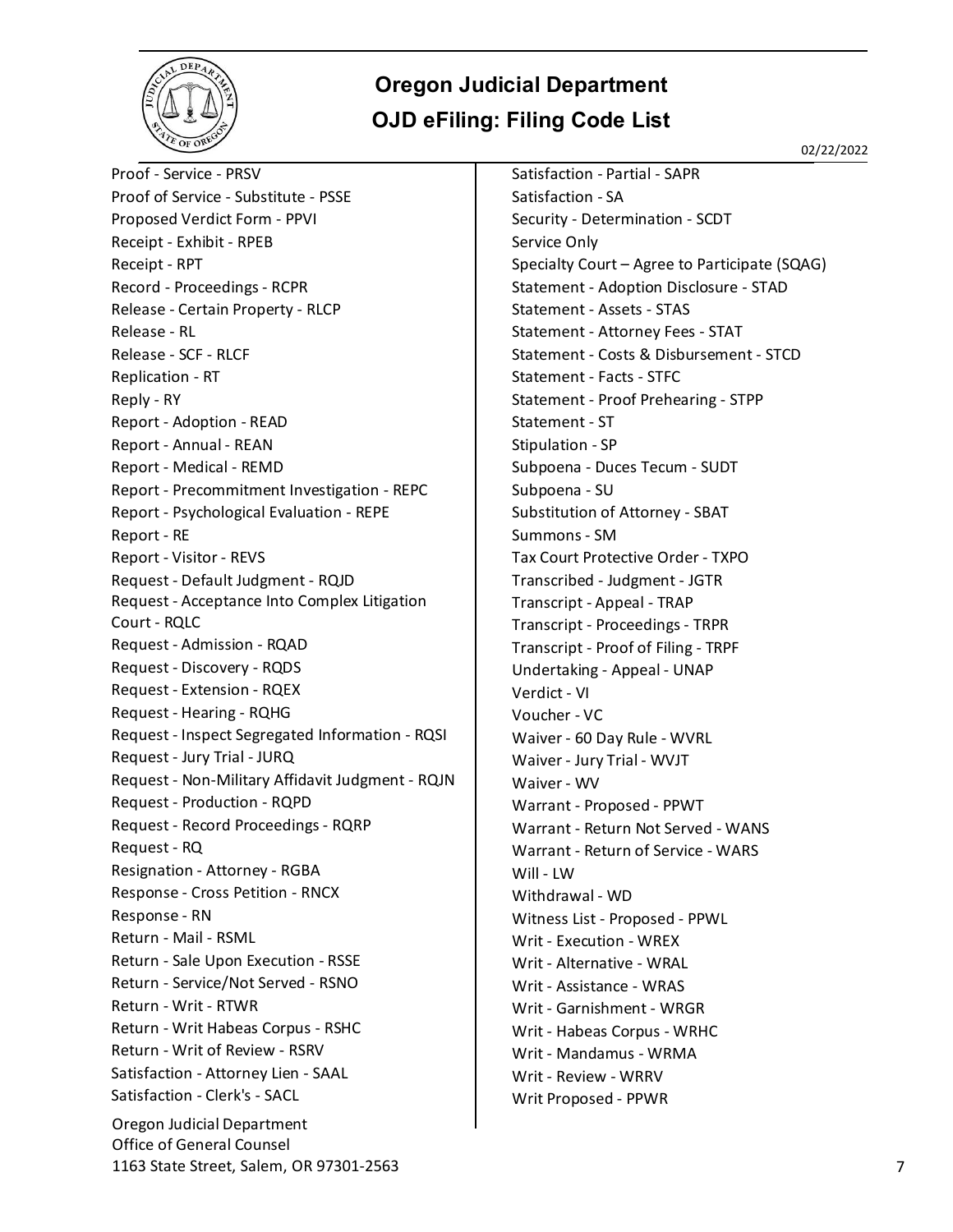

#### <span id="page-7-0"></span>**CONTEMPT**

Oregon Judicial Department Office of General Counsel 1163 State Street, Salem, OR 97301-2563 8 Accounting - AC Accounting – Final ACFN Acknowledgment - ACKN Acknowledgment - Statement of Respondent - AKST Additional Authorities - AUAD Address Change - ADCH Admission - AO Advice Rights - ADRT Affidavit - AF Affidavit - Arrest Warrant - AFAW Affidavit - Attesting Witness - AFWT Affidavit - Collection - AFCL Affidavit - Compliance - AFCP Affidavit - Continuance - AFCO Affidavit - Counsel - AFCN Affidavit - Opposition to - AFOP Affidavit - Prejudice - AFPR Affidavit - Probable Cause - AFPC Affidavit - Release Consideration - AFRC Affidavit - Responding - AFRS Affidavit - Search Warrant - AFSW Affidavit - Supplemental - AFSU Affidavit - Support Attorney Fees - AFSA Affidavit - Support Show Cause - AFSC Affidavit - Supporting Docketed Judgment - AFSD Affidavit - Verified by Verifier - AFVV Affidavit/Declaration – Eligibility – ACP – ADIN Affidavit/Declaration – Mailing (ADMA) Affidavit/Declaration – Non-Compliance (ADNC) Affidavit/Declaration – Non-Military (ADNM) Affidavit/Declaration – Publication (ADPU) Agreement - AG Agreement - Conditional Release - AGRC Agreement - Diversion - AGDV Agreement - Negotiated Plea - AGNP Agreement - Recognizance Forced Release - AGFR Agreement - Recognizance Release - AGRG Agreement - Security Release - AGSR Agreement - Supervised Pretrial Release - AGSP

Allegations - Against Garnishee - GRAL Answer – AN Answer - Request Jury Trial - ANRJ Appearance - APP Arbitration - Notice of Settlement Argument - Closing - AMCL Assignment - Bail/Security - ASSB Assignment - Judgment - ASJG Association Counsel - ATCN Bail - Forfeiture - BLFR Bill - Cost - BICO Bond - BD Bond - Appeal Supersedeas - BDAL Brief - Intervenor - BRIN Brief - Merits Petitioner - BRMP Certificate - Circuit Court - CECC Certificate - Compliance - CECP Certificate - Death - CEDT Certificate - Document Preparation - CEDP Certificate - Extension - CEEX Certificate - Victim Notification - CEVN Citation - CT Citation - In Lieu - CTLU Civil - Compromise - CICO Claim - CC Claim - Exemption - CCEX Committed - Permanent Commitment - COPC Complaint - Amended - CMAM with optional services Complaint - Cross Amended – CMAX Consent – Accounting – CNAC Consent – Adoption – CNAD Consent - Appointment - CNAP Consent - CN Consolidated - CD Consultation - Community Mental Health – CCMH Cover Letter - Re-submission for Rejected Filing - LT Decision - Previous Court - DEPC Declaration - DD Demurrer - DU Detainer - DT Discharge - Bankruptcy - DHBK Diversion - No Objection - DINO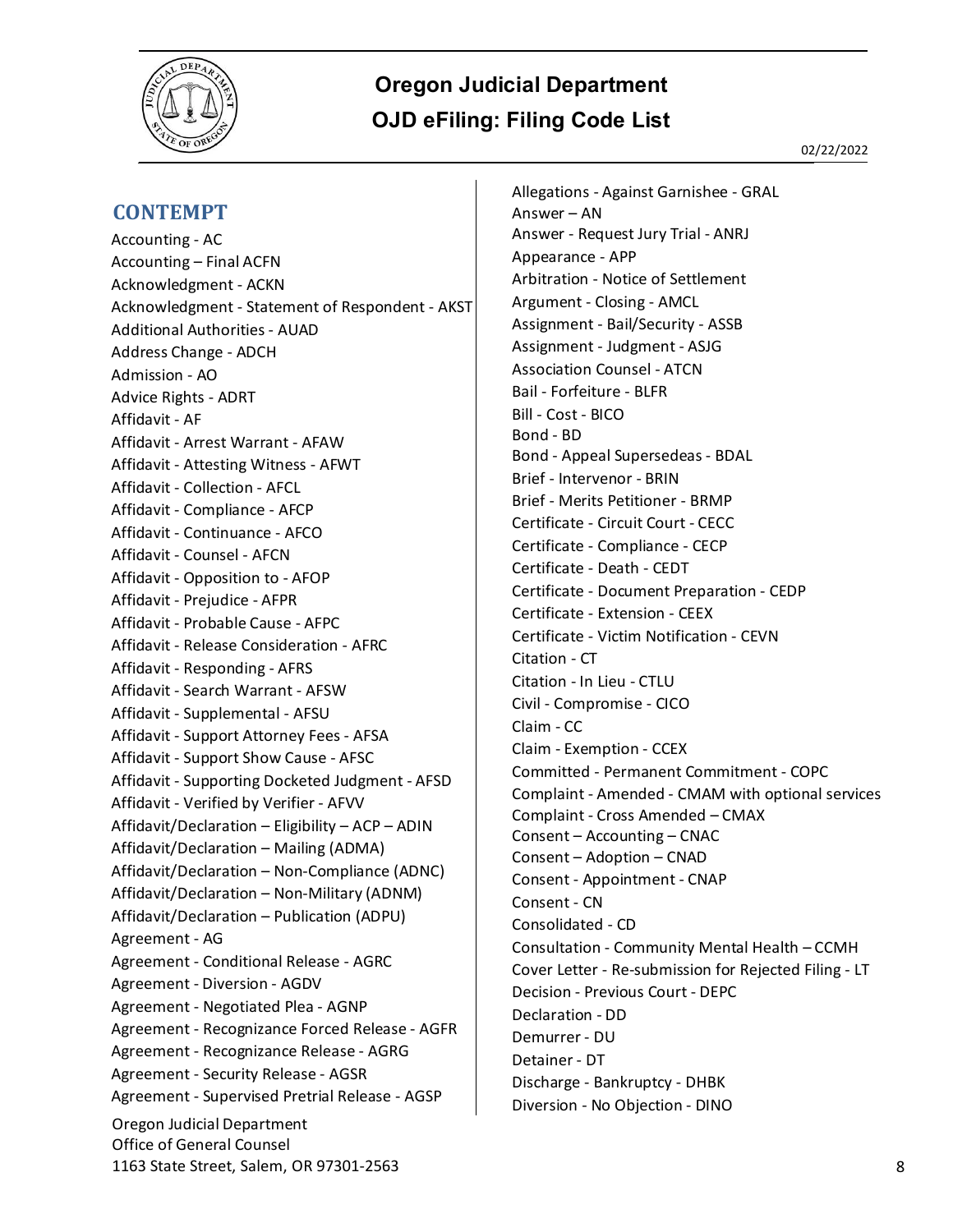

02/22/2022

Oregon Judicial Department Office of General Counsel 1163 State Street, Salem, OR 97301-2563 9 Exhibit - EB Exhibit - List - EBLS Filing - Probation Violation - PVIF Filing Information and Next Steps Finding - Citizens Review Board - FFCR Garnishees Response - GRRS Garnishment - Challenge - GRCH Indictment - IN Information - Amended - IFAM Information - IF Judgment - Proposed - PPJG Jury - Instructions - JUIN Jury Instructions - Proposed - PPJU Juvenile - Court Review of Disposition - JVRD Letter - Appearance - LTAP Letter - Completion - LTCM Letter - Due Diligence - LTDD Letter - Guardianship - LTGU Letter - LT Letter - No Bail Traffic - LTNB Letter - Representation - LTRP Memorandum - At Law - MMLW Memorandum - Decision - MMDC Memorandum - MM Memorandum - Opposing Motion - MMOM Memorandum - Reply - MMRY Memorandum - Response To Motion - MMRM Memorandum - Support Motion - MMSM Memorandum - Trial - MMTL Motion - Accelerate Trial - MOAT Motion - Amend - MOAM Motion - Amend Probation - MOAR Motion - Appear Amicus Curiae - MOAA Motion – Apply Security to Child Support Motion - Appoint Counsel - MOAC Motion - Appoint Interpreter - MOAJ Motion - Appoint Investigator - MOAI Motion - Arrest Warrant - MOAW Motion - Attorney Fees - MOAF Motion - Attorney Withdrawal - MOWA Motion - Authorization to Intervene - MOIN Motion - Bench Warrant - MOBW

Motion - Change Judge - MOCJ Motion - Change Venue - MOCV Motion - Civil Compromise - MOCK Motion - Compel Discovery - MOCD Motion - Compel Production - MOCP Motion - Consolidate Cases - MOCS Motion - Continuance - MOCO Motion - Correct Transcript - MOCT Motion - Default Order - MODF Motion - Designate Complex Case - MOXC Motion - Dismiss With Prejudice - MODP Motion - Dismissal - MODM Motion - Dismissal No Prejudice - MODW Motion - Disqualify Judge - MODQ Motion - Evidentiary - MOEV Motion - Exclude Evidence - MOEE Motion - Expenses - MOEX Motion - Extend Diversion - MOED Motion - Fitness - MOFN Motion - Judgment - MOJG Motion - Judgment Not Withstanding Verdict - MOJN Motion - Late Transcript - MOLT Motion - Law Student Appearance - MOLS Motion - Make More Definite & Certain - MOMM Motion - Mistrial - MOMT Motion - MO Motion - Modify Judgment - MOMJ Motion - New Trial - MONT Motion - Omnibus Hearing - MOOH Motion - Out of State Attorney - MOOA Motion - Out of State Witness - MOOW Motion - Postponement - MOPN Motion - Pretrial Discovery - MOPD Motion - Produce - MOPC Motion - Produce Witness - MOPW Motion - Protective Order - MOPO Motion - Psychiatric Exam - MOPE Motion - Quash - MOQU Motion - Recognizance Release - MORR Motion - Reconsider - MORC Motion - Reinstate - MORI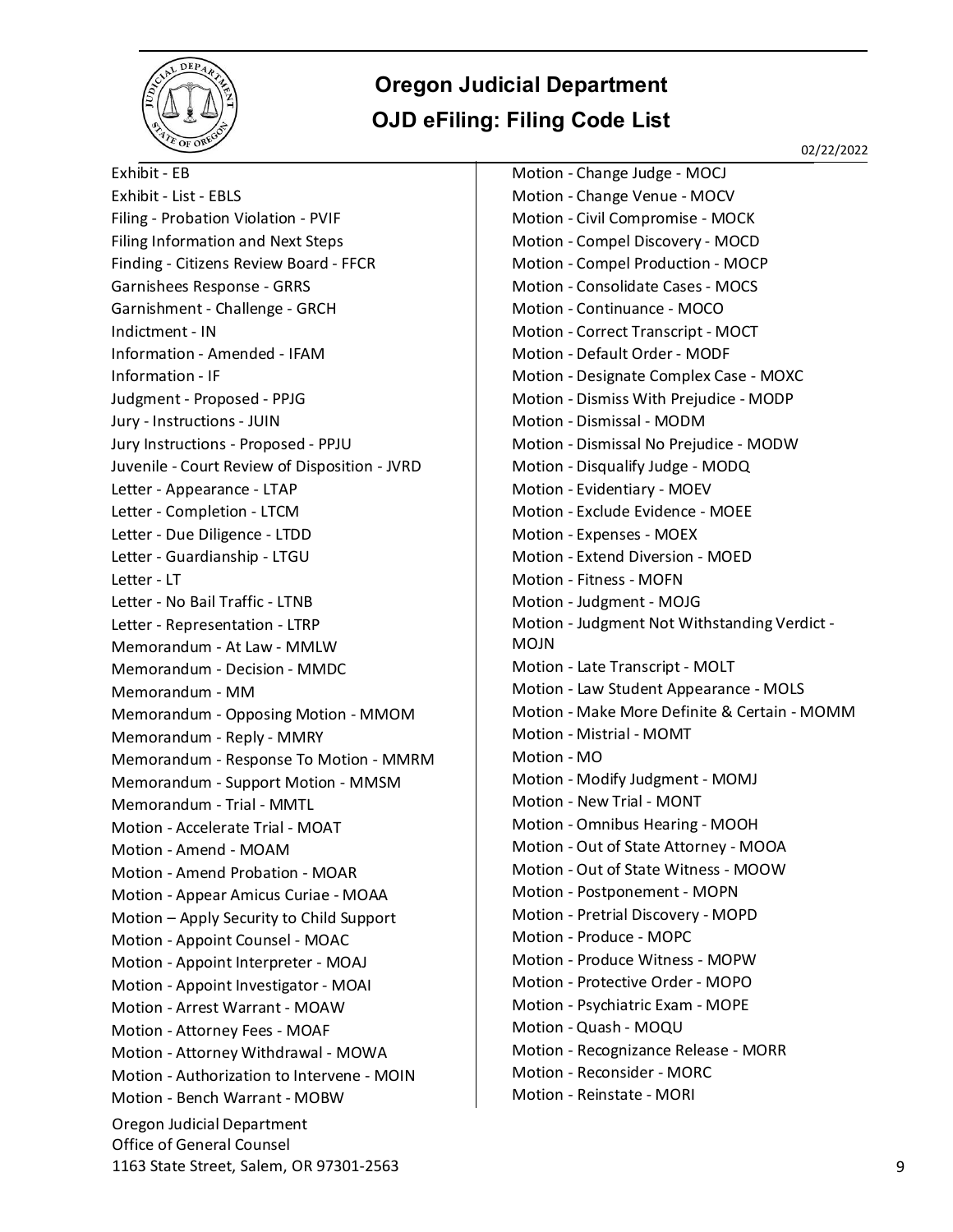

02/22/2022

Oregon Judicial Department Office of General Counsel 1163 State Street, Salem, OR 97301-2563 10 Motion - Release Exhibits - MORE Motion - Remand - MORM Motion - Renewal of Judgment - MORJ Motion - Return of Things Seized - MORT Motion - Return Security Bail - MOSB Motion - Revoke Recog Release - MORS Motion - Set Aside - MOAS Motion - Set Aside Judgment - MOSJ Motion - Set Trial - MOTL Motion - Settle Transcript - MOST Motion - Sever - MOSV Motion - Show Cause - MOSH Motion - Show Cause for Fail to Pay - MONP Motion - Stay Execution - MOSC Motion - Strike - MOSK Motion - Summary Judgment - MOSM Motion - Summons Publication - MOPS Motion - Support of Warrant - MOSW Motion - Suppress Evidence - MOSE Motion - Telephone Testimony - MOTT Motion - Time Extension - MOET Motion - Transfer - MOTN Motion - Transfer Files - MOFT Motion - Transport - MOTB Motion - Vacate - MOVA Motion - Victim Rights Hearing - MOHV Motion - Withdraw Plea - MOWP Motion - Writ Assistance - MOWR Not A True Bill - NB Notice - Advise Appeal Rights - NORA Notice - Amended Appeal - NOAM Notice - Appeal - NOAP Notice – Appointing Arbitrator - NOAA Notice – Arbitration Hearing Date - HGAR Notice - Bankruptcy - NOBK Notice - Bankruptcy (State Creditor) - NOBS Notice - Compliance - NOCO Notice – Cross Appeal - NOCA Notice - Default - NODF Notice - Delinquent - NODQ Notice - Demand Payment - NODP Notice - Deposition - NODE

Notice - Dismiss Want Prosecution - NODW Notice - Dismissal - NODM Notice - Dismissal Pending No Action - NODA Notice - Exhibit Purge - NOEB Notice - Gun Restriction - NOGR Notice - Hearing - NOHG Notice - Intent Rely Mental Disability - NOIN Notice - Judgment Entry - NOEJ Notice - License Reinstatement - NOLR Notice - License Sanction - NOLS Notice - Mental Illness - NOMI Notice - NO Notice - Non-Compliance - NOCM Notice - Parent/Guardian Rights & Obligations – NOPG Notice - Pre-Plea Conference - NOPP Notice - Probation Amended - NOPA Notice - Representation - NORP Notice – Return from OHA (NORH) Notice - Right to Counsel - NORC Notice - Security Forfeiture - NOSF Notice - Sex Offender Registration - NOSX Notice - Substitution of Attorney - NOSA Notice - Undisbursed Money - NOUM Notice - Withdrawal of Attorney - NOWA Objection - Diversion - OBDV Objection - OB Objection - Request To Produce Discovery - OBRP Objection - Time Extension - OBET Order - Proposed - PPOR Payment - Investigator Expenses - PMIE Payment Plan Agreement - PYAG Petition - Abuse Prevention - PTAB Petition - Amended - PTAM Petition – Appoint Guardian - PTAH Petition - Attorney Fees - PTAF Petition - Conditional Discharge - PTCD Petition - Court Appointed Attorney Fees - PTCF Petition - Delinquency - PTDL Petition - Delinquency Felony - PTDF Petition - Delinquency Misdemeanor - PTDM Petition - Delinquency Violation - PTDO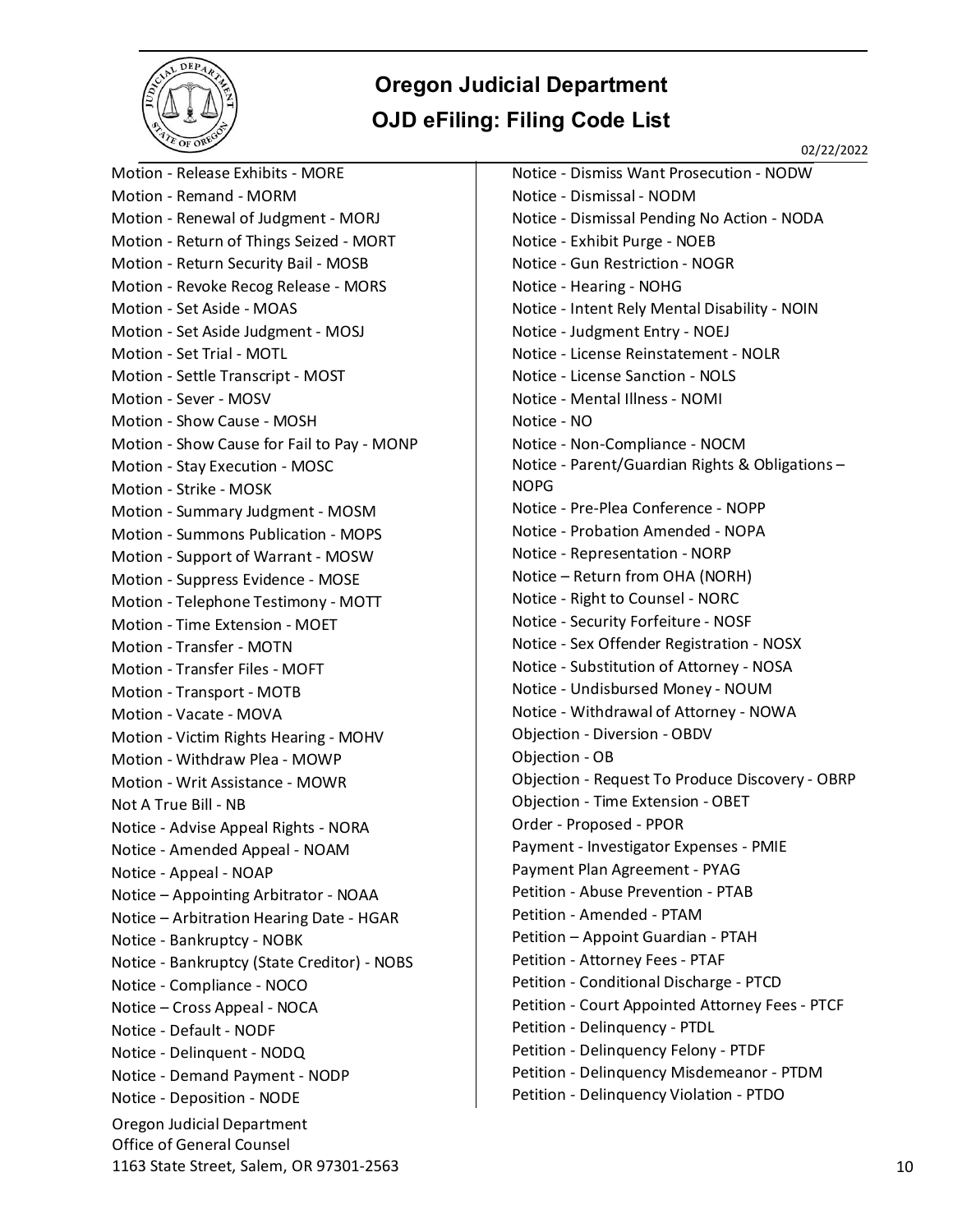

02/22/2022

Oregon Judicial Department Office of General Counsel Petition – Dependency - PTDP Petition - Diversion Agreement - PTDV Petition - Enter Alford Plea - PTEA Petition – Guilty Plea - PTGP Petition - Make Admission - PTMA Petition - No Contest Plea - PTNC Petition - Permanent Guardianship - PTPG Petition - Probation - PTPB Petition - Probation Violation - PTPV Petition - Reconsideration - PTRC Petition - Review - PTRV Petition – Temporary Appointment - PTTM Petition - Termination Parental Rights - PTTP Praecipe - PC Presentence Investigation - PSI Proof - Service - PRSV Proposed Verdict Form - PPVI Receipt - Exhibit - RPEB Receipt - RPT Record - Proceedings - RCPR Release - Certain Property - RLCP Release - Recognizance Denied - RRDN Release - RL Release - SCF - RLCF Release - Surrender - RLSR Release Travel Permit - RLTP Replication - RT Reply - RY Report - Annual - REAN Report - Medical - REMD Report - Precommitment Investigation - REPC Report – Psychological Evaluation – Non-OSH Evaluator – REEN Report - Psychological Evaluation - REPE Report – Psychological Evaluation – State Hospital – REEH Report - RE Report - Violation/ Sanction - REVI Request - Extension - RQEX Request - Hearing - RQHG Request - Jury Trial - JURQ Request - Record Proceedings - RQRP

Request - RQ Request - Speedy Trial - RQST Resignation - Attorney - RGBA Response - RN Restitution to be Determined - RTBD Return - Mail - RSML Return - Service/Not Served - RSNO Satisfaction - Clerk's - SACL Satisfaction - Partial - SAPR Satisfaction - SA Secret Indictment - SI Security - Determination - SCDT Service Only Statement - Assets - STAS Statement - Attorney Fees - STAT Statement - Proof Prehearing - STPP Statement - ST Stipulation - SP Subpoena - Duces Tecum - SUDT Subpoena - SU Substitution of Attorney - SBAT Summary - Criminal History - SOCH Summons - SM Supplemental Confidential File Document - SCFD Tax Court Protective Order - TXPO Traffic School - Completed - TSCM Traffic School - Enrolled - TSEN Traffic School - Non Compliance - TSFA Transcript - Appeal - TRAP Transcript - Proceedings - TRPR Transcript - Proof of Filing - TRPF Undertaking - Appeal - UNAP Verdict - VI Victim Impact - Completion - VZPC Victim Impact - Panel Non Compliance - VZPN Victim Impact - Panel Referral - VZPR Voucher - VC Waiver - 60 Day Rule - WVRL Waiver - Appearance - WVAP Waiver - Counsel - WVCS Waiver - Extradition - WVEP Waiver - Indictment - WVIN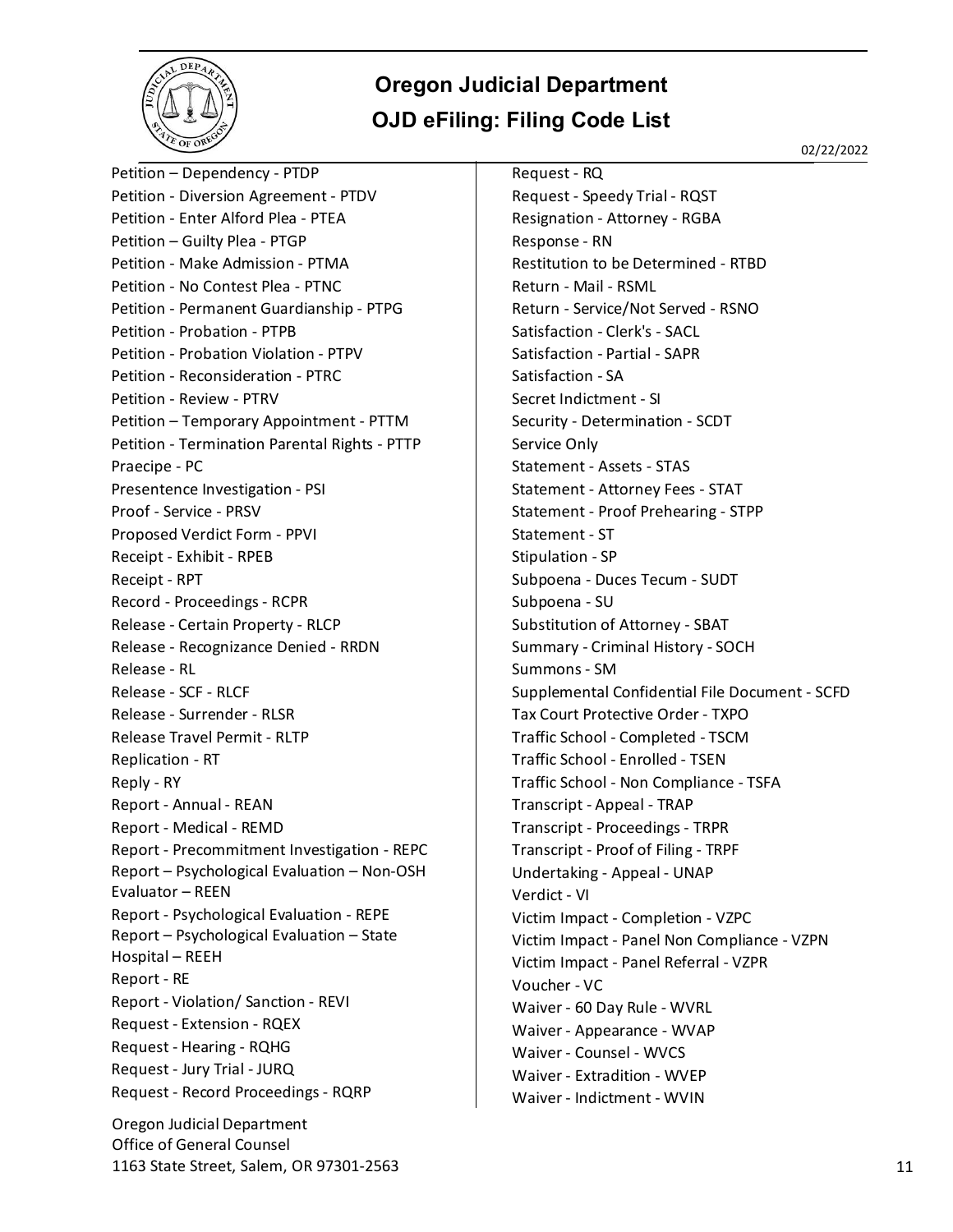

02/22/2022

Waiver - Jury Trial - WVJT Waiver - WV Warrant - Proposed - PPWT Warrant - Return Not Served - WANS Warrant - Return of Service - WARS Withdrawal - WD Witness List - Proposed - PPWL Writ - Alternative - WRAL Writ - Assistance - WRAS Writ - Garnishment - WRGR Writ - Habeas Corpus - WRHC Writ - Mandamus - WRMA Writ – Review - WRRV

#### <span id="page-11-0"></span>**CRIMINAL (Felony, Misdemeanor, Violation, Juvenile Delinquency)**

Accounting - AC Acknowledgment - ACKN Acknowledgment - Statement of Respondent - AKST Additional Authorities - AUAD Address Change - ADCH Admission - AO Advice Rights - ADRT Affidavit - AF Affidavit - Arrest Warrant - AFAW Affidavit - Attesting Witness - AFWT Affidavit - Collection - AFCL Affidavit - Compliance - AFCP Affidavit - Continuance - AFCO Affidavit - Counsel - AFCN Affidavit - Opposition to - AFOP Affidavit - Prejudice - AFPR Affidavit - Probable Cause - AFPC Affidavit - Release Consideration - AFRC Affidavit - Responding - AFRS Affidavit - Search Warrant - AFSW Affidavit - Supplemental - AFSU

Oregon Judicial Department Office of General Counsel 1163 State Street, Salem, OR 97301-2563 12

Affidavit - Support Attorney Fees - AFSA Affidavit - Support Show Cause - AFSC Affidavit - Supporting Docketed Judgment - AFSD Affidavit - Verified by Verifier - AFVV Affidavit/Declaration – Eligibility - ACP - ADIN Affidavit/Declaration – Mailing (ADMA) Affidavit/Declaration – Non-Compliance (ADNC) Agreement - AG Agreement - Conditional Release - AGRC Agreement - Diversion - AGDV Agreement - Negotiated Plea - AGNP Agreement - Recognizance Forced Release - AGFR Agreement - Recognizance Release - AGRG Agreement - Security Release - AGSR Agreement - Supervised Pretrial Release - AGSP Allegations - Against Garnishee - GRAL Answer - AN Appearance - APP Application - AE Application – Expunction – Juvenile Department (AEEJ) Application – Expunction – Subject of Record (AEER) Arbitration – Notice of Settlement Argument - Closing - AMCL Assignment - Bail/Security - ASSB Assignment - Judgment - ASJG Association Counsel - ATCN Bail - Forfeiture - BLFR Bill - Cost - BICO Bond - BD Brief - Intervenor - BRIN Brief - Merits Petitioner - BRMP Certificate - Circuit Court - CECC Certificate - Compliance - CECP Certificate - Death - CEDT Certificate - Document Preparation - CEDP Certificate - Extension - CEEX Certificate - Victim Notification - CEVN Citation - CT Citation - In Lieu - CTLU Civil - Compromise - CICO Claim - CC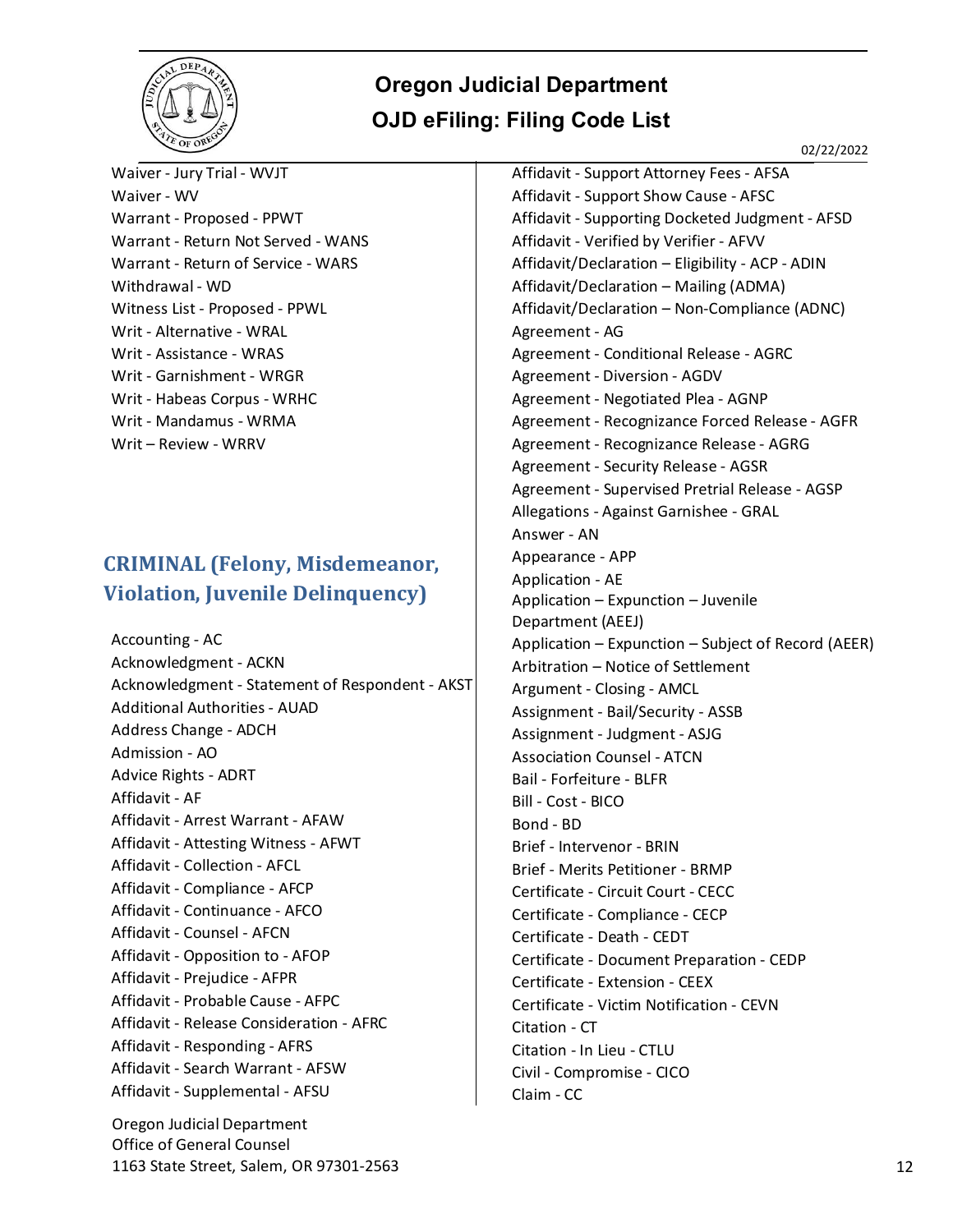

Claim - Exemption - CCEX Committed - Permanent Commitment - COPC Complaint - Amended - CMAM with optional services Complaint - Cross Amended - CMAX Consent - Appointment - CNAP Consent - CN Consolidated - CD Consultation - Community Mental Health – CCMH Cover Letter - Re-submission for Rejected Filing - LT Decision - Previous Court - DEPC Declaration - DD Declaration-Firearm Surrender - DDFS Demurrer - DU Detainer - DT Discharge - Bankruptcy - DHBK Diversion - No Objection - DINO Exhibit - EB Exhibit - List - EBLS Exhibit List - Proposed Filing - Probation Violation - PVIF Finding - Citizens Review Board - FFCR Garnishees Response - GRRS Garnishment - Challenge - GRCH Indictment - IN Indictment Amended - INAM Information - Amended - IFAM Information - IF Judgment - Proposed - PPJG Jury - Instructions - JUIN Jury Instructions - Proposed - PPJU Juvenile - Court Review of Disposition - JVRD Letter - Appearance - LTAP Letter - Completion - LTCM Letter - Due Diligence - LTDD Letter - Guardianship - LTGU Letter - LT Letter - No Bail Traffic - LTNB Letter - Representation - LTRP Memorandum - At Law - MMLW Memorandum - Decision - MMDC

Oregon Judicial Department Office of General Counsel 1163 State Street, Salem, OR 97301-2563 13

Memorandum - MM Memorandum - Opposing Motion - MMOM Memorandum - Reply - MMRY Memorandum - Response To Motion - MMRM Memorandum - Support Motion - MMSM Memorandum - Trial - MMTL Motion - Accelerate Trial - MOAT Motion - Amend - MOAM Motion - Amend Probation - MOAR Motion - Appear Amicus Curiae - MOAA Motion – Apply Security to Child Support Motion - Appoint Counsel - MOAC Motion - Appoint Interpreter - MOAJ Motion - Appoint Investigator - MOAI Motion - Arrest Warrant - MOAW Motion - Attorney Fees - MOAF Motion - Attorney Withdrawal - MOWA Motion - Authorization to Intervene - MOIN Motion - Bench Warrant - MOBW Motion - Change Judge - MOCJ Motion - Change Venue - MOCV Motion - Civil Compromise - MOCK Motion - Compel Discovery - MOCD Motion - Compel Production - MOCP Motion - Consolidate Cases - MOCS Motion - Continuance - MOCO Motion - Continue as Pending Case - MOCB Motion - Correct Transcript - MOCT Motion - Default Order - MODF Motion - Designate Complex Case - MOXC Motion - Dismiss With Prejudice - MODP Motion - Dismissal - MODM Motion - Dismissal No Prejudice - MODW Motion - Disqualify Judge - MODQ Motion - Evidentiary - MOEV Motion - Exclude Evidence - MOEE Motion - Expenses - MOEX Motion - Extend Diversion - MOED Motion - Fitness - MOFN Motion – Grand Jury Protective Order - MOGP Motion – Involuntary Medication - MOIM Motion - Judgment - MOJG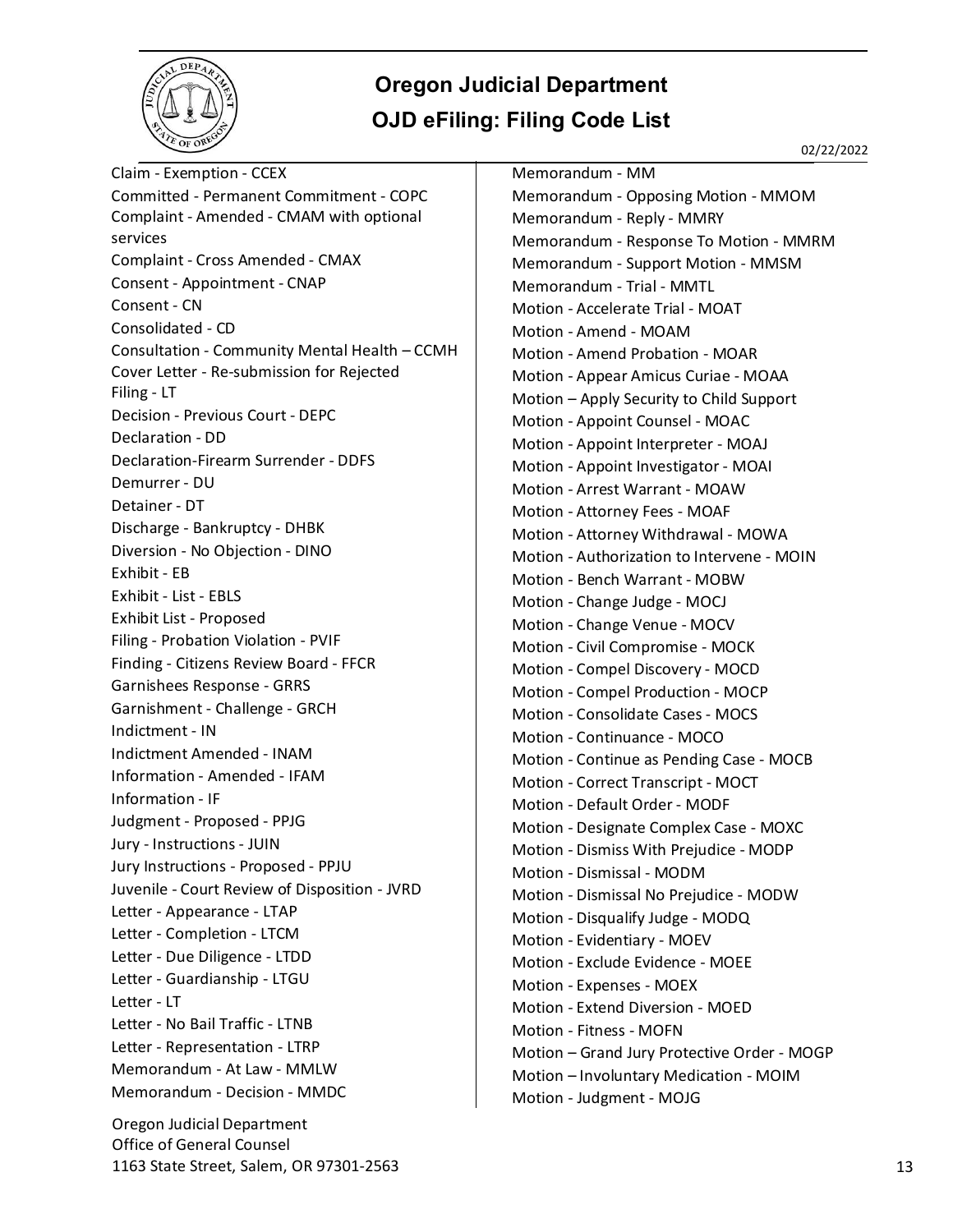

02/22/2022

Oregon Judicial Department Office of General Counsel Motion - Judgment Not Withstanding Verdict - MOJN Motion - Late Transcript - MOLT Motion - Law Student Appearance - MOLS Motion - Make More Definite & Certain - MOMM Motion - Mistrial - MOMT Motion - MO Motion - Modify Judgment - MOMJ Motion - New Trial - MONT Motion - Omnibus Hearing - MOOH Motion - Out of State Attorney - MOOA Motion - Out of State Witness - MOOW Motion - Postponement - MOPN Motion - Pretrial Discovery - MOPD Motion - Produce - MOPC Motion - Produce Witness - MOPW Motion - Protective Order - MOPO Motion - Psychiatric Exam - MOPE Motion - Quash - MOQU Motion - Recognizance Release - MORR Motion - Reconsider - MORC Motion - Reinstate - MORI Motion - Release Exhibits - MORE Motion - Remand - MORM Motion - Renewal of Judgment - MORJ Motion - Return of Things Seized - MORT Motion - Return Security Bail - MOSB Motion - Revoke Recog Release – MORS Motion – Satisfy DUII Program Requirement Motion - Set Aside - MOAS Motion - Set Aside Judgment - MOSJ Motion - Set Trial - MOTL Motion - Settle Transcript - MOST Motion - Sever - MOSV Motion - Show Cause - MOSH Motion - Show Cause for Fail to Pay - MONP Motion - Stay Execution - MOSC Motion - Strike - MOSK Motion - Summary Judgment - MOSM Motion - Summons Publication - MOPS Motion - Support of Warrant - MOSW Motion - Suppress Evidence - MOSE

Motion - Telephone Testimony - MOTT Motion - Time Extension - MOET Motion – To Deviate from ICWA Placement Preferences (MOVI) Motion - Transfer - MOTN Motion - Transfer Files - MOFT Motion – Transfer to Tribal Court (MOIC) Motion - Transport - MOTB Motion - Vacate - MOVA Motion - Victim Rights Hearing - MOHV Motion – Wave to Adult Court - MOWC Motion - Withdraw Plea - MOWP Motion - Writ Assistance - MOWR Motion for Probation Revocation - MOPR Not A True Bill - NB Notice - Advise Appeal Rights - NORA Notice - Amended Appeal - NOAM Notice - Appeal - NOAP Notice - Bankruptcy - NOBK Notice - Bankruptcy (State Creditor) - NOBS Notice - Compliance - NOCO Notice - Default - NODF Notice - Delinquent - NODQ Notice - Demand Payment - NODP Notice - Deposition - NODE Notice - Dismiss Want Prosecution - NODW Notice - Dismissal - NODM Notice - Dismissal Pending No Action - NODA Notice - Exhibit Purge - NOEB Notice - Gun Restriction - NOGR Notice - Hearing - NOHG Notice - Intent Rely Mental Disability - NOIN Notice - Judgment Entry - NOEJ Notice - License Reinstatement - NOLR Notice - License Sanction - NOLS Notice - Mental Illness - NOMI Notice - NO Notice - Non-Compliance - NOCM Notice - Parent/Guardian Rights & Obligations - NOPG Notice - Pre-Plea Conference - NOPP Notice - Probation Amended - NOPA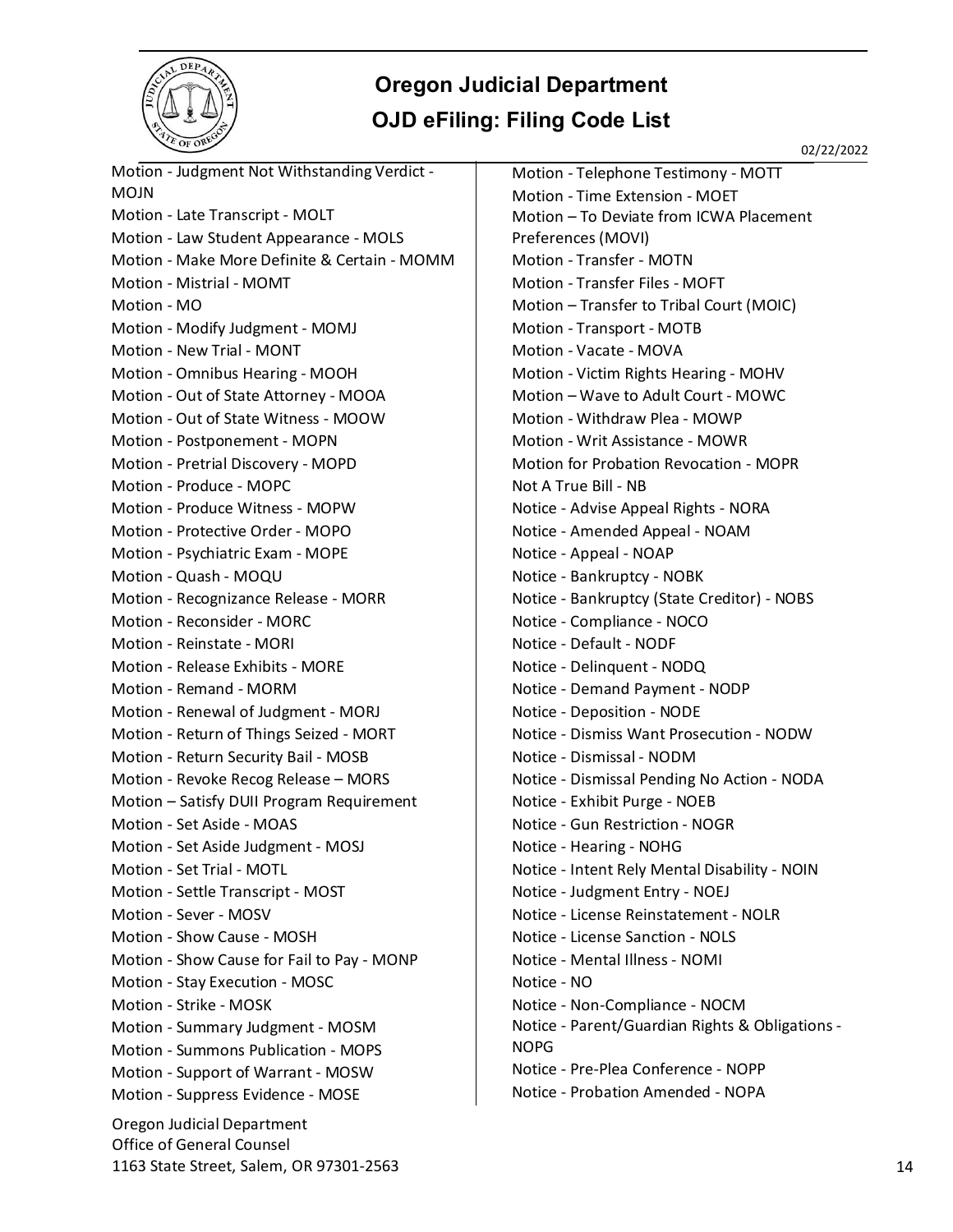

02/22/2022

Oregon Judicial Department Office of General Counsel 1163 State Street, Salem, OR 97301-2563 15 Notice – Release - NORE Notice - Representation - NORP Notice – Return from OHA (NORH) Notice - Right to Counsel - NORC Notice - Security Forfeiture - NOSF Notice - Sex Offender Registration - NOSX Notice - Substitution of Attorney - NOSA Notice - Undisbursed Money - NOUM Notice – Victim Information - NOVI Notice - Withdrawal of Attorney - NOWA Objection - Diversion - OBDV Objection - OB Objection - Request To Produce Discovery - OBRP Objection - Time Extension - OBET Order - Proposed - PPOR Payment - Investigator Expenses - PMIE Payment Plan Agreement - PYAG Petition - Abuse Prevention - PTAB Petition - Amended - PTAM Petition - Attorney Fees - PTAF Petition - Conditional Discharge - PTCD Petition - Court Appointed Attorney Fees - PTCF Petition - Delinquency - PTDL Petition - Delinquency Felony - PTDF Petition - Delinquency Misdemeanor - PTDM Petition - Delinquency Violation - PTDO Petition - Diversion Agreement - PTDV Petition - Enter Alford Plea - PTEA Petition - Guilty Plea - PTGP Petition - Make Admission - PTMA Petition - No Contest Plea - PTNC Petition - Permanent Guardianship - PTPG Petition - Probation - PTPB Petition - Probation Violation - PTPV Petition - PT Petition - Reconsideration - PTRC Petition - Review - PTRV Petition - Termination Parental Rights - PTTP Praecipe - PC Presentence Investigation - PSI Proof - Service - PRSV Proposed Verdict Form - PPVI

Receipt - Exhibit - RPEB Receipt - RPT Record - Proceedings - RCPR Release - Certain Property - RLCP Release - Recognizance Denied - RRDN Release - RL Release - SCF - RLCF Release - Surrender - RLSR Release Travel Permit - RLTP Reply - RY Report - Annual - REAN Report - Medical - REMD Report - Precommitment Investigation - REPC Report – Psychological Evaluation – Non-OSH Evaluator – REEN Report - Psychological Evaluation - REPE Report – Psychological Evaluation – State Hospital – REEH Report - RE Report - Violation/ Sanction - REVI Request - Discovery - RQDS Request - Extension - RQEX Request - Hearing - RQHG Request - Jury Trial - JURQ Request - Record Proceedings - RQRP Request - RQ Request - Speedy Trial - RQST Resignation - Attorney - RGBA Response - RN Restitution to be Determined - RTBD Return - Mail - RSML Return - Service/Not Served - RSNO Return - Writ - RTWR Satisfaction - Clerk's - SACL Satisfaction - Partial - SAPR Satisfaction - SA Secret Indictment - SI Security - Determination - SCDT Service Only Specialty Court – Eligible (SQEL) Specialty Court – Not Eligible (SQNE) Specialty Court – Referral (SQRF)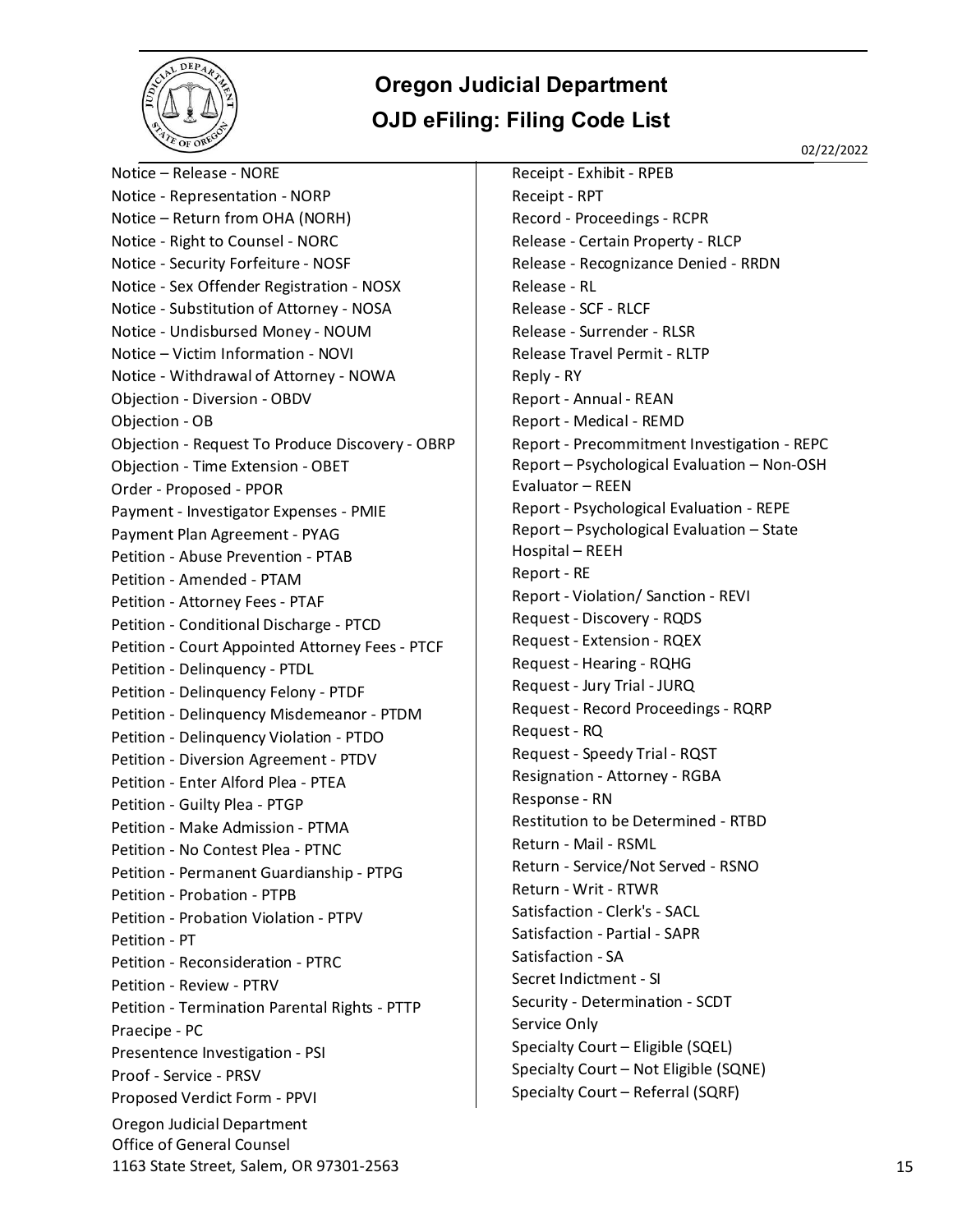

02/22/2022

Statement - Assets – STAS Statement - Attorney Fees – STAT Statement - Proof Prehearing - STPP Statement - ST Stipulation - SP Subpoena - Duces Tecum - SUDT Subpoena - SU Substitution of Attorney - SBAT Summary - Criminal History - SOCH Summons - SM Supplemental Confidential File Document - SCFD Traffic School - Completed - TSCM Traffic School - Enrolled - TSEN Traffic School - Non Compliance - TSFA Transcript - Appeal - TRAP Transcript - Proceedings - TRPR Transcript - Proof of Filing - TRPF Undertaking - Appeal - UNAP Verdict - VI Victim Impact - Completion - VZPC Victim Impact - Panel Non Compliance - VZPN

#### <span id="page-15-0"></span>**FAMILY (Case Initiation)**

Acknowledgment - ACKN Affidavit - AF Affidavit - Request Segregated Information - AFSI Affidavit - Support Show Cause - AFSC Affidavit - Uniform Child Custody - AFUC Affidavit/Declaration – Eligibility – ACP – ADIN Affidavit/Declaration – Mailing (ADMA) Affidavit/Declaration – Non-Military (ADNM) Affidavit/Declaration – Publication (ADPU) Application - AE ASSIS - Adoption Summary and Segregated Information Sheet - ASSM ASSIS Exhibit - Adoption Report: Center for Health Statistic - ASAR ASSIS Exhibit - Home Study - ASHS ASSIS Exhibit - Medical History - ASMH Certificate - Arrearages - CEAR Certificate - CE

Oregon Judicial Department Office of General Counsel 1163 State Street, Salem, OR 97301-2563 16

Victim Impact - Panel Referral - VZPR Voucher - VC Waiver - 60 Day Rule - WVRL Waiver - Appearance - WVAP Waiver - Counsel - WVCS Waiver - Extradition - WVEP Waiver - Indictment - WVIN Waiver - Jury Trial - WVJT Waiver - WV Warrant - Proposed - PPWT Warrant - Return Not Served - WANS Warrant - Return of Service - WARS Withdrawal - WD Witness List - Proposed - PPWL Writ - Alternative - WRAL Writ - Assistance - WRAS Writ - Garnishment - WRGR Writ - Habeas Corpus - WRHC Writ - Mandamus - WRMA Writ Proposed - PPWR

Certificate - Child Support - CECS Certificate - Circuit Court - CECC Certificate - Completion of Parent Education - CEPE Certificate - Death - CEDT Certificate - Residency - CERY Citation - CT Claim - CC Complaint - CM Complaint - Landlord-Tenant Residential - CM Confidential - Information Form - CWCI Confidential - Nondisclose Information Form - CWNC Consent - Adoption - CNAD Consent - CN Cover Letter - Re-submission for Rejected Filing - LT Declaration - DD Declaration – Protective Custody - DDPC Declaration - Uniform Support - DDUS DOJ/DA ONLY - Order Establishing Paternity - OREP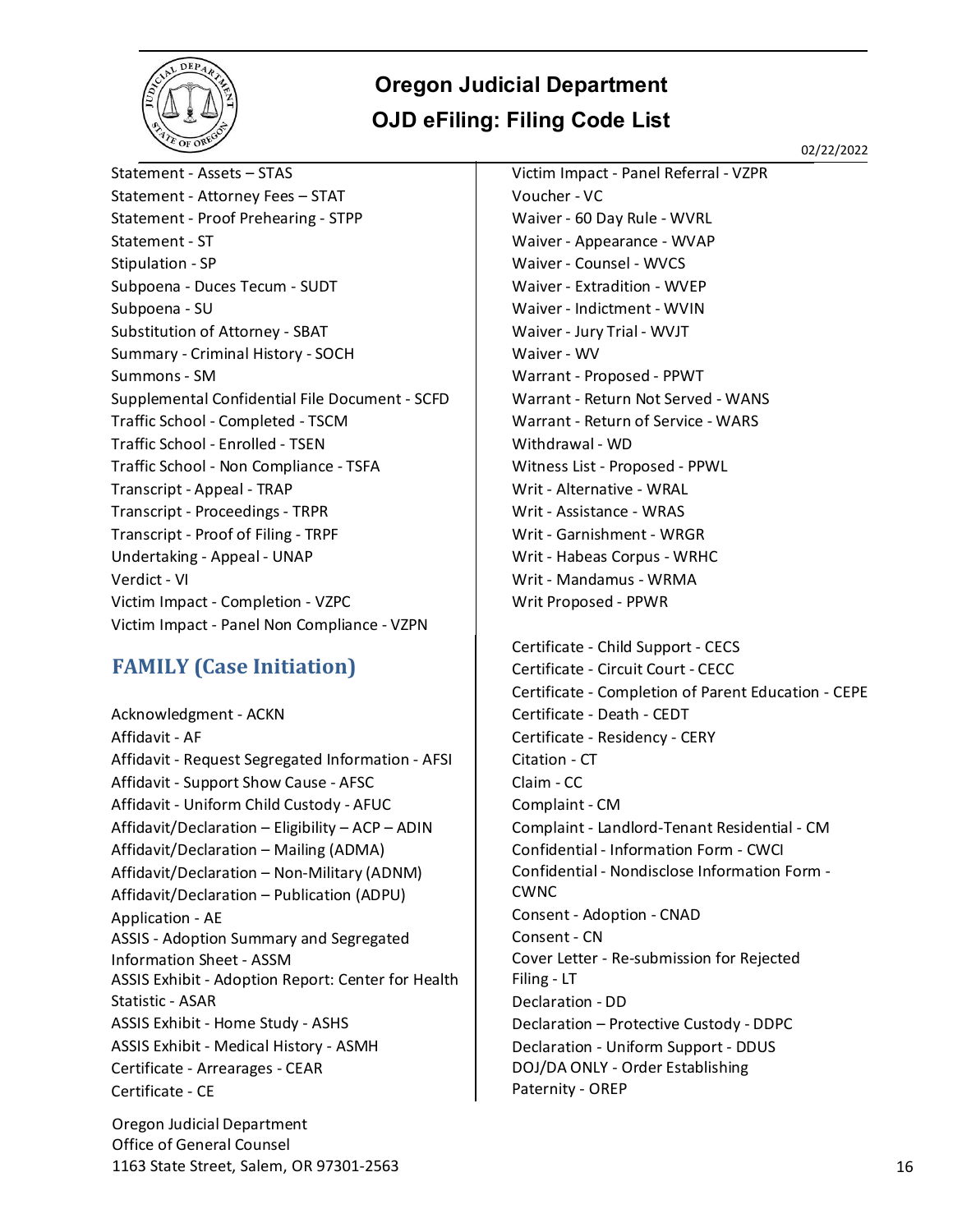

02/22/2022

Oregon Judicial Department Office of General Counsel 1163 State Street, Salem, OR 97301-2563 17 DOJ/DA ONLY - Support Award - JGIM Exhibit - EB Information - IF Information - Segregated Sheet - IFSI Judgment - Proposed - PPJG Letter - LT Mediation – Failure to Appear – FTAM Motion - Allow Service by Mail - MOMA Motion - Attorney Fees - MOAF Motion – Dismissal Protective Order (MODO) Motion – Fee Deferral (MOFD) Motion – Fee Waiver (MOWF) Motion - Finding of Immediate Danger - MOID Motion - MO Motion - Modify Protective Order (MOMP) Motion - QRTP Review - MOQR Motion - Service by Posting - MOPG Motion - Service by Publication - MOSP Motion - Show Cause - MOSH Motion - Status Quo - MOSQ Motion - Summons Publication - MOPS Notice - Filing of CIF - NCIF Notice - NO Notice - Register Foreign Judgment - NORJ Notice - Representation - NORP Order - Final - ORFI Order - Proposed - PPOR Order - QRTP Placement - ORQR Parenting Plan - PZPL Petition - Authorize Settlement - PTAE Petition - Abuse Prevention - PTAB Petition - Adoption - PTAD Petition - Appoint Guardian - PTAH Petition - Appoint Guardian Ad Litem - PTAG Petition - Conservator/Guardian - PTCG Petition - Declaratory Judgment - PTDC Petition - Dependency - PTDP Petition - Determination - PTDT Petition - Establish Paternity - PTEP Petition - Guardianship - PTGD Petition - Initiating - PTIN Petition - Judicial Review - PTJF

Petition - Make Admission - PTMA Petition - Permanent Guardianship - PTPG Petition - PT Petition - Register Foreign Judgment - PTRF Petition - Renewal Abuse Prevention (PTRP) Petition - Review - PTRV Petition - Termination Parental Rights - PTTP Petition - Vacate Paternity - PTVP Petition - Writ of Habeas Corpus - PTHC Petition - Writ of Mandamus - PTWM Proof - Posting Public Notice - PRPN Proof - Service - PRSV Proof of Service - Substitute - PSSE Report - Adoption - READ Request - Discovery - RQDS Request - Hearing - RQHG Request - Production - RQPD Request - Registration Foreign Support Order - RQFS Request - RQ Response - RN Statement - Adoption Disclosure - STAD Statement - ST Subpoena - Duces Tecum - SUDT Subpoena - SU Summons - SM Supplemental Confidential File Document - SCFD Transcribed - Judgment - JGTR Transcript - Proceedings - TRPR Vital Statistics Form - VSFM Waiver – Informal Domestic Relations - WVID Worksheet - Support Computation - WSSC Writ - Mandamus - WRMA Writ Proposed - PPWR

#### <span id="page-16-0"></span>**FAMILY (Subsequent)**

Accounting - AC Accounting - Annual - ACAN Accounting - Final - ACFN Acknowledgment - ACKN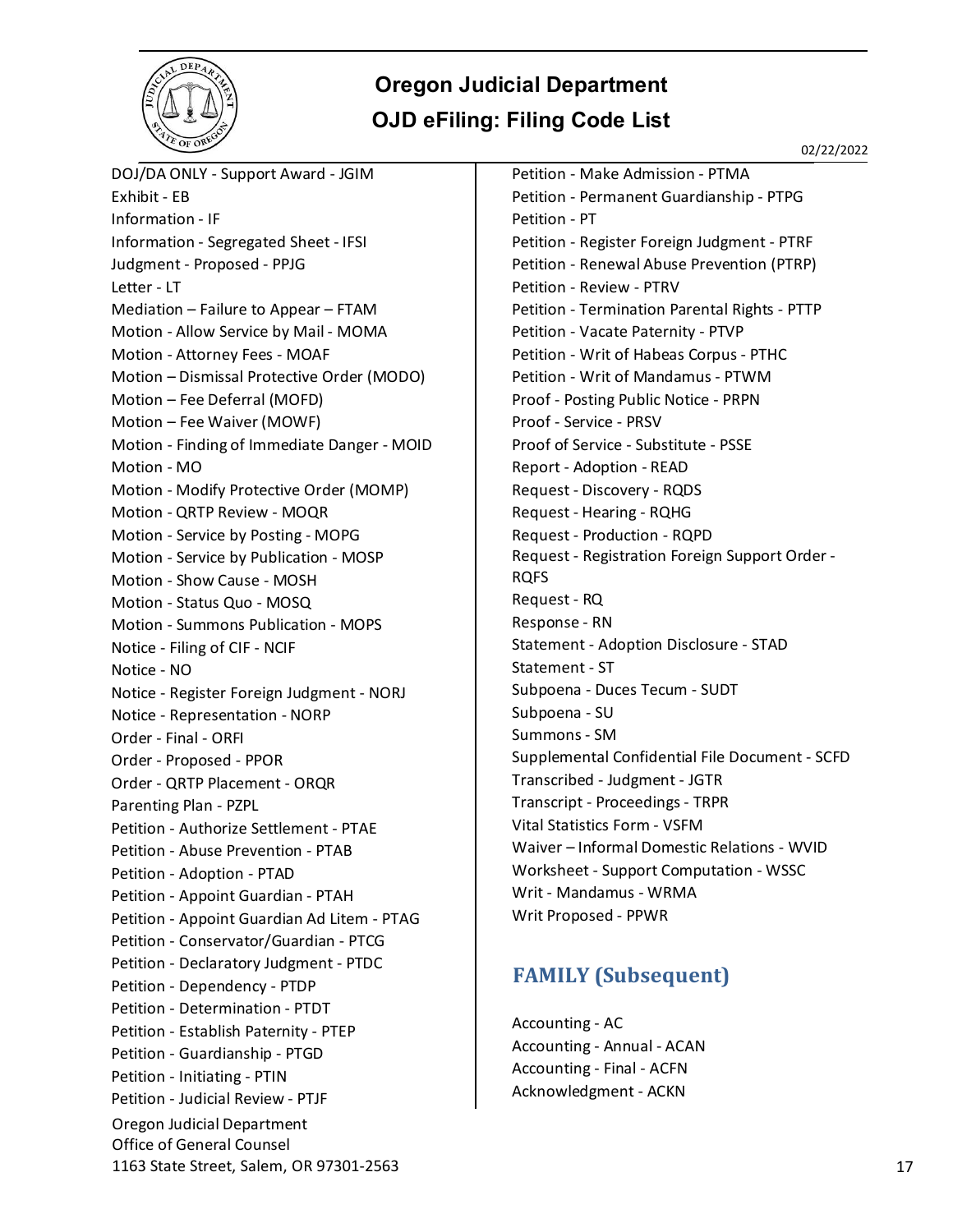

02/22/2022

| Acknowledgment - Statement of Respondent -                     | Answer - Affirmative Defense - ANAD                   |    |
|----------------------------------------------------------------|-------------------------------------------------------|----|
| AKST                                                           | Answer - Amended - ANAM                               |    |
| <b>Additional Authorities - AUAD</b>                           | Answer - AN                                           |    |
| Address Change - ADCH                                          | Answer - Counterclaim - ANCN                          |    |
| Admission - AO                                                 | Answer - Crossclaim - ANCR                            |    |
| Advice Rights - ADRT                                           | Answer - Crossclaim Counterclaim - ANCC               |    |
| Affidavit - AF                                                 | Application - AE                                      |    |
| Affidavit - Arrears - AFAR                                     | Application - Expunction - Juvenile Department (AEEJ) |    |
| Affidavit - Arrest Warrant - AFAW                              | Application - Expunction - Subject of Record (AEER)   |    |
| Affidavit - Attesting Witness - AFWT                           | Application - Fee Deferral Waiver (AEFD)              |    |
| Affidavit - Collection - AFCL                                  | Arbitration - Amended Award - ABAM                    |    |
| Affidavit - Compliance - AFCP                                  | Arbitration - Arbitrator's Time Utilized - ABTU       |    |
| Affidavit - Continuance - AFCO                                 | Arbitration - Award - ABAW                            |    |
| Affidavit - Counsel - AFCN                                     | Arbitration - Award Appeal - ABAP                     |    |
| Affidavit - Notice to Parents - AFNP                           | Arbitration - Notice of Settlement                    |    |
| Affidavit - Opposition to - AFOP                               | Arbitration - Objection to - ABOB                     |    |
| Affidavit - Prejudice - AFPR                                   | Arbitration - Response - ABRN                         |    |
| Affidavit - Prima Facie - AFPF                                 | Arbitration - Stipulation to - ABSP                   |    |
| Affidavit - Probable Cause - AFPC                              | Arbitration - Withdrawal of Arbitrator - ABWD         |    |
| Affidavit - Protective Custody (AFJP)                          | Argument - Closing - AMCL                             |    |
| Affidavit - Release Consideration - AFRC                       | Assignment - Judgment - ASJG                          |    |
| Affidavit - Request Segregated Information - AFSI              | ASSIS - Adoption Summary and Segregated               |    |
| Affidavit - Responding - AFRS                                  | <b>Information Sheet - ASSM</b>                       |    |
| Affidavit - Supplemental - AFSU                                | ASSIS Exhibit - Adoption Report: Center for Health    |    |
| Affidavit - Support Attorney Fees - AFSA                       | Statistic - ASAR                                      |    |
| Affidavit - Support Show Cause - AFSC                          | ASSIS Exhibit - Home Study - ASHS                     |    |
| Affidavit - Supporting Docketed Judgment - AFSD                | ASSIS Exhibit - Medical History - ASMH                |    |
| Affidavit - Uniform Child Custody - AFUC                       | <b>Association Counsel - ATCN</b>                     |    |
| Affidavit - Verified by Verifier - AFVV                        | Bill - Cost - BICO                                    |    |
| Affidavit/Declaration - Eligibility - ACP - ADIN               | Bond - Appeal Supersedeas - BDAL                      |    |
| Affidavit/Declaration - Mailing (ADMA)                         | Bond - BD                                             |    |
| Affidavit/Declaration - Non-Compliance (ADNC)                  | Brief - Intervenor - BRIN                             |    |
| Affidavit/Declaration - Non-Military (ADNM)                    | Brief - Merits Petitioner - BRMP                      |    |
| Affidavit/Declaration - Publication (ADPU)                     | Certificate - Alternative Dispute Resolution - CEAD   |    |
| Aggravated Circumstances Exist & SCF is Excused - JVAC         | Certificate - Arrearages - CEAR                       |    |
| Agreement - AG                                                 | Certificate - CE                                      |    |
| Agreement - Conditional Release - AGRC                         | Certificate - Child Support - CECS                    |    |
| Agreement - Mediation - AGME                                   | Certificate - Circuit Court - CECC                    |    |
| Agreement - Recognizance Release - AGRG                        | Certificate - Completion of Parent Education - CEPE   |    |
| Agreement - Security Release - AGSR                            | Certificate - Compliance - CECP                       |    |
| Agreement - Supervised Pretrial Release - AGSP                 | Certificate - Death - CEDT                            |    |
| Allegations - Against Garnishee - GRAL                         | Certificate - Document Preparation - CEDP             |    |
| Oregon Judicial Department<br><b>Office of General Counsel</b> |                                                       |    |
| 1163 State Street, Salem, OR 97301-2563                        |                                                       | 18 |
|                                                                |                                                       |    |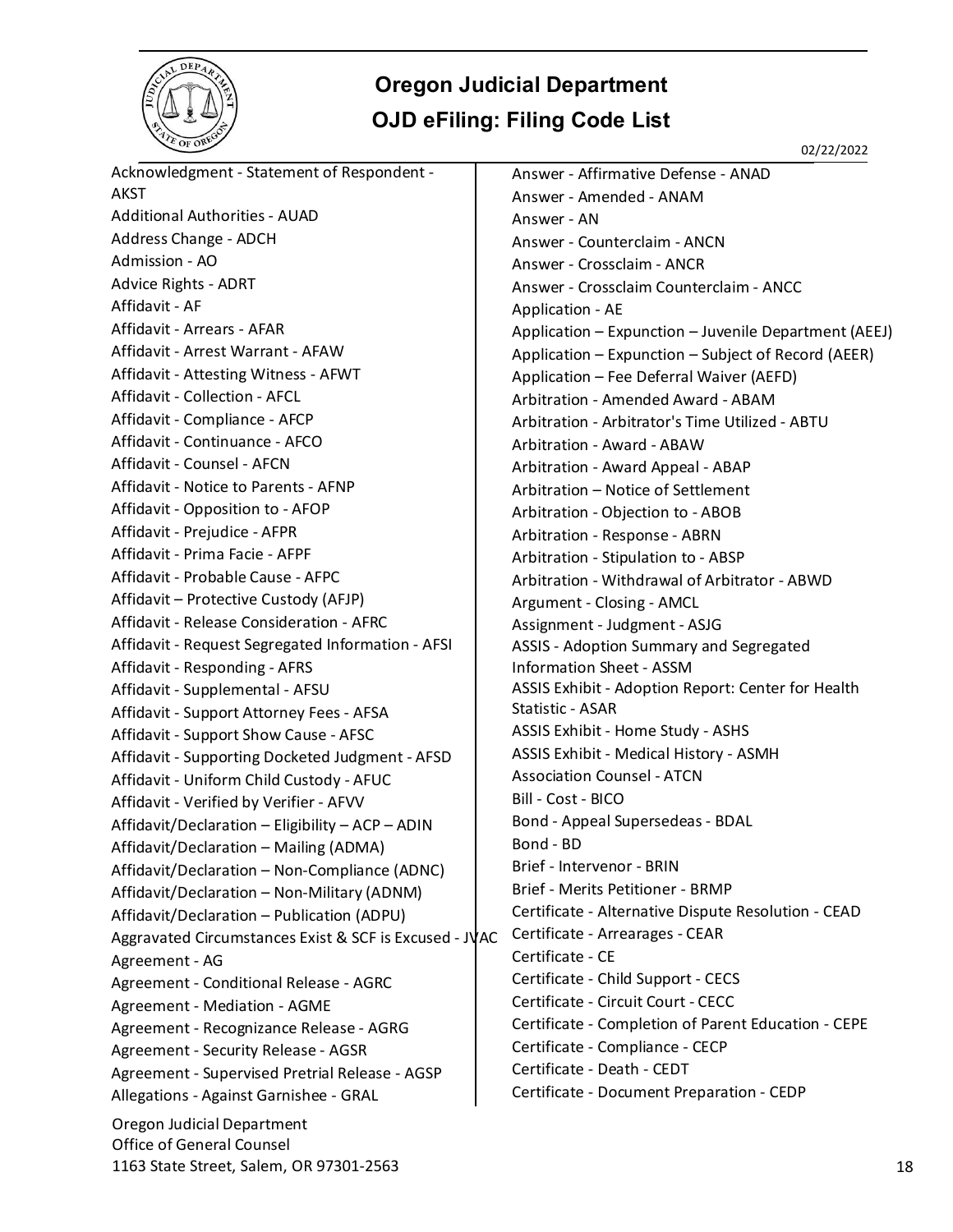

Oregon Judicial Department Office of General Counsel Certificate - Extension - CEEX Certificate - Extension Judgment - CEXJ Certificate - Irrevocability - CEIR Certificate - Residency - CERY Citation - CT Claim - Counter - CCCO Claim - Exemption - CCEX Complaint - Amended - CMAM with optional services Confidential - Information Form - CWCI Confidential - Nondisclose Information Form - CWNC Consent - Adoption - CNAD Consent - CN Consolidated - CD Cover Letter - Re-submission for Rejected Filing - LT Decision - Previous Court - DEPC Declaration - DD Declaration – Protective Custody - DDPC Declaration - Uniform Support - DDUS Declaration - Firearms Surrender - DDFS Decree - Separate Maintenance - DCSM Demurrer - DU Denial - Paternity - DNPT Discharge - Bankruptcy - DHBK DOJ/DA ONLY - Order Establishing Paternity - OREP DOJ/DA ONLY - Support Award - JGIM Evaluation - Custody - EVCU Exhibit - EB Exhibit - List - EBLS Filing - Probation Violation - PVIF Finding - Citizens Review Board - FFCR Garnishees Response - GRRS Garnishment - Challenge - GRCH Indian Child Welfare Act - Determination Made - ICDM Indian Child Welfare Act - Qualified - ICQU Information - Segregated Sheet - IFSI Interrogatories - IG Inventory - IT Judgment - Proposed - PPJG Juvenile - Court Review of Disposition - JVRD Letter - Due Diligence - LTDD Letter - Guardianship - LTGU

#### Letter - LT

Letter - Representation - LTRP Mediation - Appointment Mediator - MEAP Mediation – Failure to Appear – FTAM Mediation - Itemized Time Utilized - METU Mediation - No Agreement - MENA Mediation - Partial Agreement - MEPA Mediation - Response - MERN Memorandum - At Law - MMLW Memorandum - Decision - MMDC Memorandum - MM Memorandum - Opposing Motion - MMOM Memorandum - Reply - MMRY Memorandum - Response To Motion - MMRM Memorandum - Support Motion - MMSM Memorandum - Trial - MMTL Motion - Accelerate Trial - MOAT Motion - Allow Service by Mail - MOMA Motion - Amend - MOAM Motion - Appear Amicus Curiae - MOAA Motion - Appoint Counsel - MOAC Motion - Appoint Interpreter - MOAJ Motion - Arrest Warrant - MOAW Motion - Attorney Fees - MOAF Motion - Attorney Withdrawal - MOWA Motion - Authorization to Intervene - MOIN Motion - Bench Warrant - MOBW Motion - Change Judge - MOCJ Motion - Change Venue - MOCV Motion - Community Guardianship - MOCG Motion - Compel Discovery - MOCD Motion - Compel Production - MOCP Motion - Consolidate Cases - MOCS Motion - Continuance - MOCO Motion - Continue as Pending Case - MOCB Motion - Correct Transcript - MOCT Motion - Debtor Exam - MODJ Motion – Debtor Exam Child Support Only Motion - Default Order - MODF Motion - Designate Complex Case - MOXC Motion - Disbursement - MODD Motion - Dismiss with Prejudice - MODP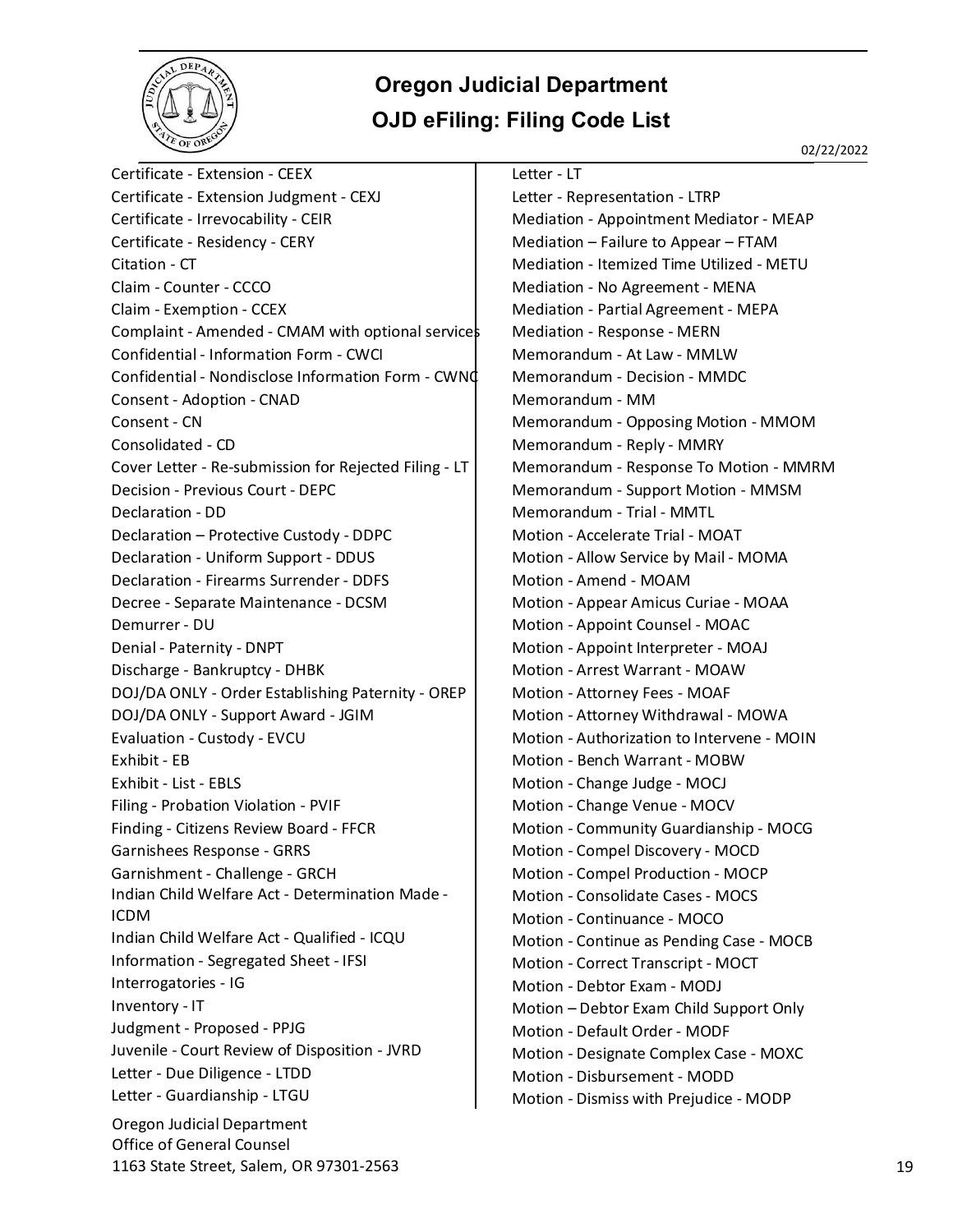

02/22/2022

Oregon Judicial Department Office of General Counsel Motion - Dismissal - MODM Motion - Dismissal No Prejudice - MODW Motion - Dismissal Protective Order - MODO Motion - Disqualify Judge - MODQ Motion - Enforce Parenting Time Order - MOEP Motion - Evidentiary - MOEV Motion - Exclude Evidence - MOEE Motion - Expenses - MOEX Motion - Fee Deferral (MOFD) Motion - Fee Waiver (MOWF) Motion - File Amended Answer - MOFA Motion - File Amended Complaint - MOFC Motion - Finding of Immediate Danger - MOID Motion - Guardianship - MOGU Motion - Intervene Authorization - MOIN Motion - Judgment - MOJG Motion - Late Transcript - MOLT Motion - Less Restrictive Terms - MOLI Motion - Make More Definite & Certain - MOMM Motion - Mediation - MOME Motion - Mistrial - MOMT Motion - MO Motion - Modify Judgment - MOMJ Motion - Modify Protective Order - MOMP Motion - New Trial - MONT Motion - Out of State Attorney - MOOA Motion - Out of State Witness - MOOW Motion - Pendente Lite Order - MOPL Motion - Postponement - MOPN Motion - Pretrial Discovery - MOPD Motion - Produce - MOPC Motion - Produce Witness - MOPW Motion - Protective Order - MOPO Motion - Psychiatric Exam - MOPE Motion - QRTP Review – MOQR Motion - Quash - MOQU Motion - Reconsider - MORC Motion - Refund of Trial Fees - MOTF Motion - Reinstate - MORI Motion - Release Exhibits - MORE Motion - Relief from Judgment - MOJR Motion - Renewal of Judgment - MORJ

Motion - Restraining Order - MORO Motion - Rule 21 - MORL Motion - Sanctions - MOSN Motion - Service by Posting - MOPG Motion - Service by Publication - MOSP Motion - Set Aside - MOAS Motion - Set Aside Judgment - MOSJ Motion - Set Trial - MOTL Motion - Settle Transcript - MOST Motion - Shelter Care - MOSL Motion - Show Cause - MOSH Motion - Status Quo - MOSQ Motion - Stay Execution - MOSC Motion - Strike - MOSK Motion - Summary Judgment - MOSM Motion - Summons Publication - MOPS Motion - Suppress Evidence - MOSE Motion - Telephone Testimony - MOTT Motion - Time Extension - MOET Motion – To Deviate from ICWA Placement Preferences (MOVI) Motion - Transfer - MOTN Motion - Transfer Files - MOFT Motion – Transfer to Tribal Court (MOIC) Motion - Transport - MOTB Motion - Vacate - MOVA Motion - Withdraw Plea - MOWP Motion - Writ Assistance - MOWR Notice - Advise Appeal Rights - NORA Notice - Amended Appeal - NOAM Notice - Appeal - NOAP Notice - Appointing Arbitrator - NOAA Notice - Arbitration Hearing Date - HGAR Notice - Attorney Lien - NOAT Notice - Bankruptcy - NOBK Notice - Bankruptcy (State Creditor) - NOBS Notice - Compliance - NOCO Notice - Cross Appeal - NOCA Notice - Default - NODF Notice - Delinquent - NODQ Notice - Demand Payment - NODP Notice - Deposition - NODE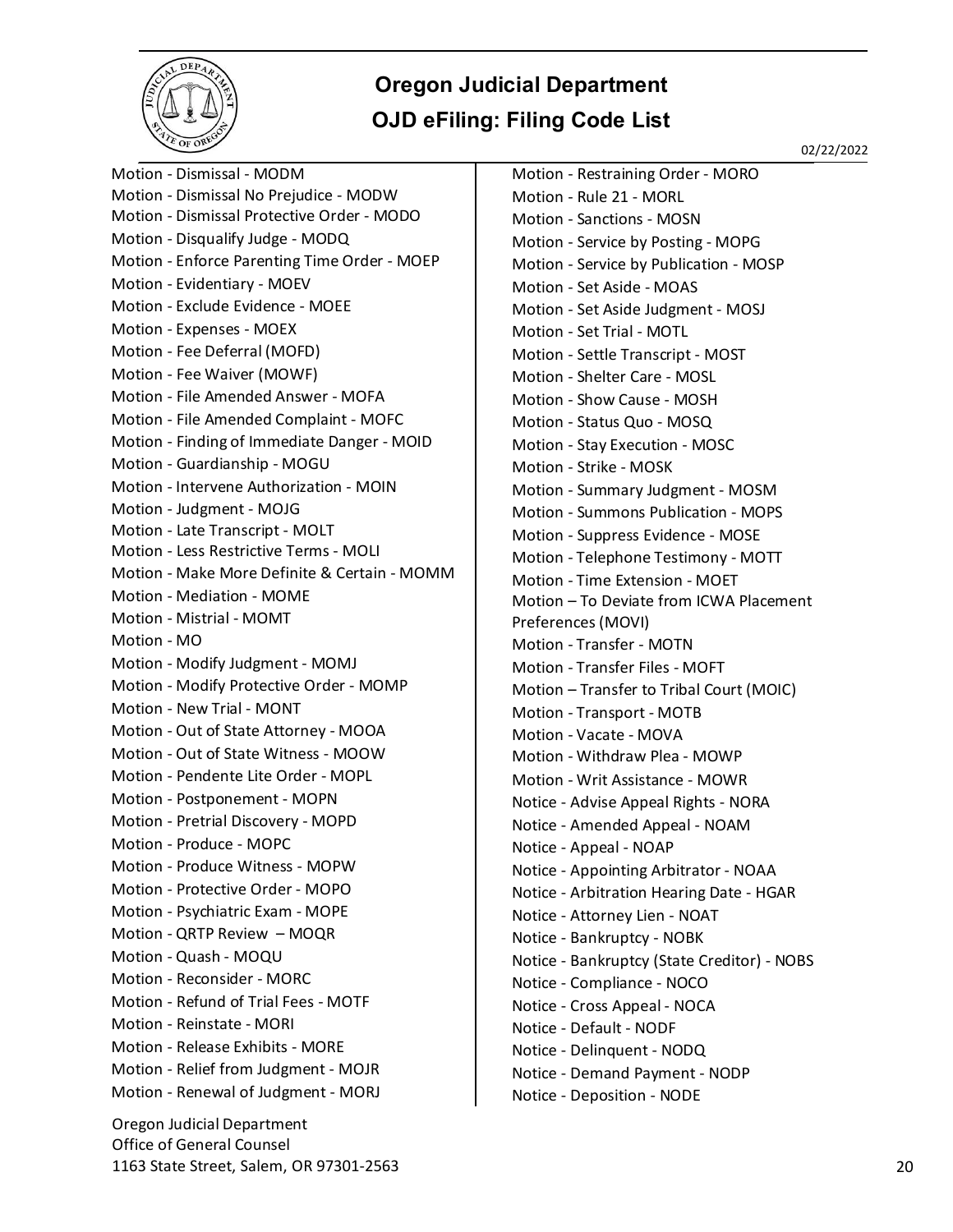

02/22/2022

Oregon Judicial Department Office of General Counsel 1163 State Street, Salem, OR 97301-2563 21 Notice - Dismiss Want Prosecution - NODW Notice - Dismissal - NODM Notice - Dismissal Pending No Action - NODA Notice - Dismissal Pending Settlement - NODS Notice - Exhibit Purge - NOEB Notice - Filing of CIF - NCIF Notice - Financial Responsibility Finding - NOFR Notice - Foreign Support - NOFS Notice - Gun Restriction - NOGR Notice - Hearing - NOHG Notice - Intent Take Default - NOID Notice - Judgment Entry - NOEJ Notice - License Sanction - NOLS Notice - NO Notice - Parent/Guardian Rights & Obligations - NOPG Notice - Representation - NORP Notice - Restitution Issued - NORI Notice - Right to Counsel - NORC Notice - Substitution of Attorney - NOSA Notice – Suspension/Reinstatement Notice - Time for Filing Objection - NOTO Notice - Undisbursed Money - NOUM Notice - Withdrawal of Attorney - NOWA Oath - OATH Objection - Cost Bill - OBCB Objection - Mediation - OBME Objection - Mediator - OBMD Objection - OB Objection - Request To Produce Discovery - OBRP Objection - Time Extension - OBET Order - Final - ORFI Order - Proposed - PPOR Order – QRTP Placement – ORQR Parenting Plan - PZPL Payment Plan Agreement - PYAG Petition - Authorize Settlement - PTAE Petition - Abuse Prevention - PTAB Petition - Amended - PTAM Petition - Appoint Guardian - PTAH Petition - Attorney Fees - PTAF Petition - Authorize Sale of Real Property - PTAP Petition - Cross Petition - PTCX

Petition - Delinquency Felony - PTDF Petition - Dependency - PTDP Petition - Determination - PTDT Petition - Guardianship - PTGD Petition - Guilty Plea - PTGP Petition - Judicial Review - PTJF Petition - Make Admission - PTMA Petition - Permanent Guardianship - PTPG Petition - PT Petition - Reconsideration - PTRC Petition - Register Foreign Judgment - PTRF Petition - Renewal Abuse Prevention - PTRP Petition - Review - PTRV Petition - Specialty Court (PTSQ) Petition - Termination Parental Rights - PTTP Praecipe - PC Proof - Posting Public Notice - PRPN Proof - Service - PRSV Proof of Service - Substitute - PSSE Proposed Distribution - DBPR Receipt - Exhibit - RPEB Receipt - RPT Record - Proceedings - RCPR Release - Certain Property - RLCP Release - RL Release - SCF - RLCF Release - Surrender - RLSR Reply - RY Report - Adoption - READ Report - Medical - REMD Report - Psychological Evaluation - REPE Report - RE Report - Violation/ Sanction - REVI Request - Default Judgment - RQJD Request - Discovery - RQDS Request - Extension - RQEX Request - Hearing - RQHG Request – Hearing Protective Order - RQHP Request - Inspect Segregated Information - RQSI Request - Non-Military Affidavit Judgment - RQJN Request - Production - RQPD Request - Record Proceedings - RQRP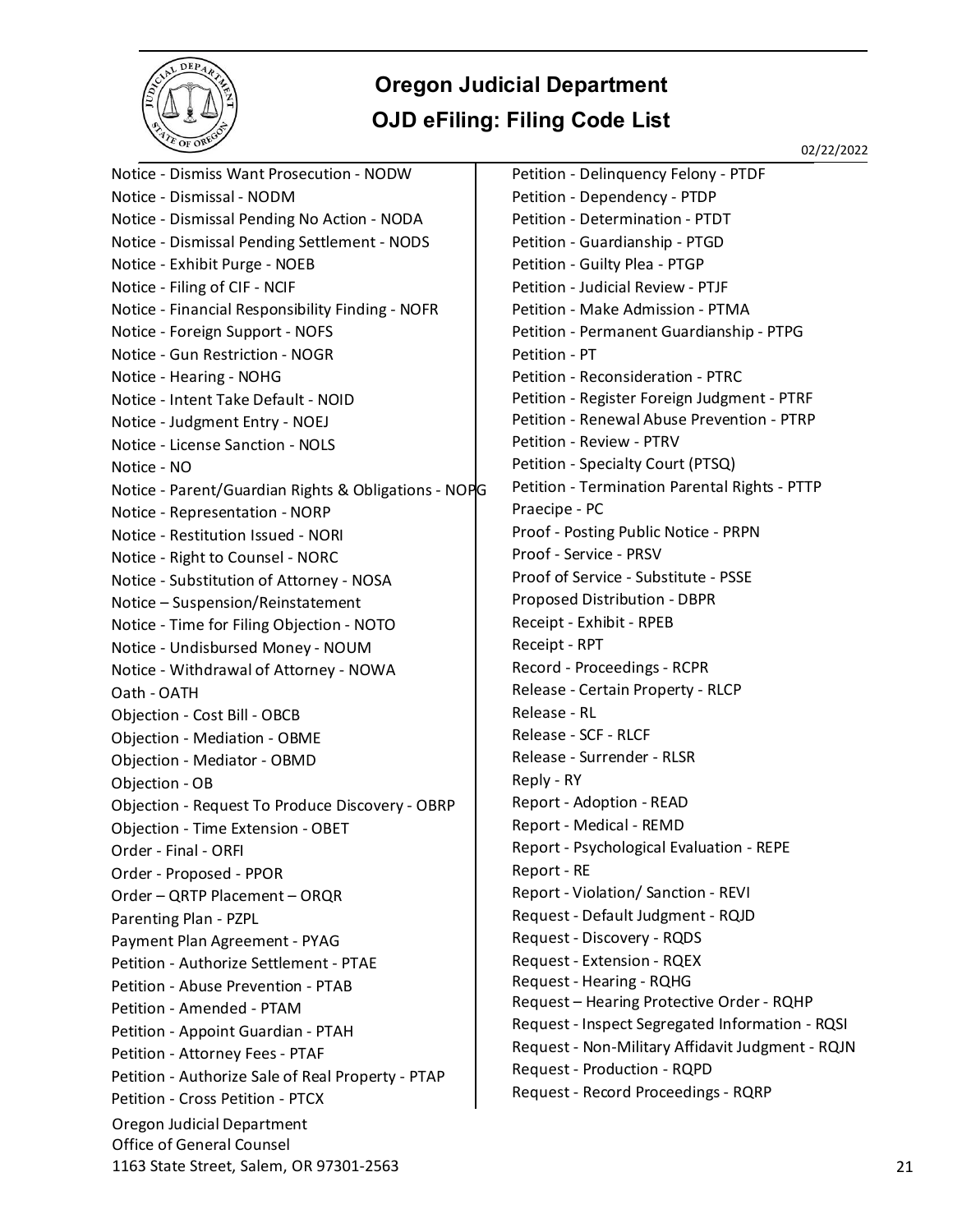<span id="page-21-0"></span>

02/22/2022

Oregon Judicial Department Office of General Counsel 1163 State Street, Salem, OR 97301-2563 22 Request - RQ Request Foreign Support Order - RQFS Resignation - Attorney - RGBA Response - Counter Claim - RCNC Response - Cross Petition - RNCX Response - RN Return - Mail - RSML Return - Sale Upon Execution - RSSE Return - Service/Not Served - RSNO Return - Writ - RTWR Satisfaction - Attorney Lien - SAAL Satisfaction - Clerk's - SACL Satisfaction - Partial - SAPR Satisfaction - SA Service Only Specialty Court – Agree to Participate (SQAG) Specialty Court – Eligible (SQEL) Specialty Court – Not Eligible (SQNE) Specialty Court – Referral (SQRF) Statement - Adoption Disclosure - STAD Statement - Assets - STAS Statement - Attorney Fees - STAT Statement - Costs & Disbursement - STCD Statement - Facts - STFC Statement - Proof Prehearing - STPP Statement - ST Statement - Verified - STVF Stipulation - SP Subpoena - Duces Tecum - SUDT Subpoena - SU Admission - AO Affidavit - AF Affidavit - Support Show Cause - AFSC Affidavit/Declaration - Eligibility - ACP - ADIN Affidavit/Declaration – Non-Military (ADNM) Application - AE Application - Fee Deferral Waiver (AEFD) Certificate - Circuit Court - CECC Cover Letter - Re-submission for Rejected Filing - LT Declaration - DD DOJ/DA ONLY - Order Establishing Paternity - OREP

Substitution of Attorney - SBAT Summons - SM Supplemental Confidential File Document - SCFD Transcribed - Judgment - JGTR Transcript - Appeal - TRAP Transcript - Proceedings - TRPR Transcript - Proof of Filing - TRPF Undertaking - Appeal - UNAP Vital Statistics Form - VSFM Voucher - VC Waiver - 60 Day Rule - WVRL Waiver - Appearance - WVAP Waiver - Counsel - WVCS Waiver – Informal Domestic Relations - WVID Waiver - WV Warrant - Proposed - PPWT Warrant - Return Not Served - WANS Warrant - Return of Service - WARS Withdrawal - WD Witness List - Proposed - PPWL Worksheet - Support Computation - WSSC Writ - Execution - WREX Writ - Assistance - WRAS Writ - Garnishment - WRGR Writ - Mandamus - WRMA Writ Proposed - PPWR

#### **JUVENILE (Case Initiation)**

DOJ/DA ONLY - Support Award - JGIM Exhibit - EB Finding - Citizens Review Board - FFCR Judgment - Proposed - PPJG Letter - LT Memorandum - At Law - MMLW Memorandum - MM Motion - Consolidate Cases - MOCS Motion - Continuance - MOCO Motion - Fee Deferral (MOFD) Motion - Fee Waiver (MOWF) Motion - MO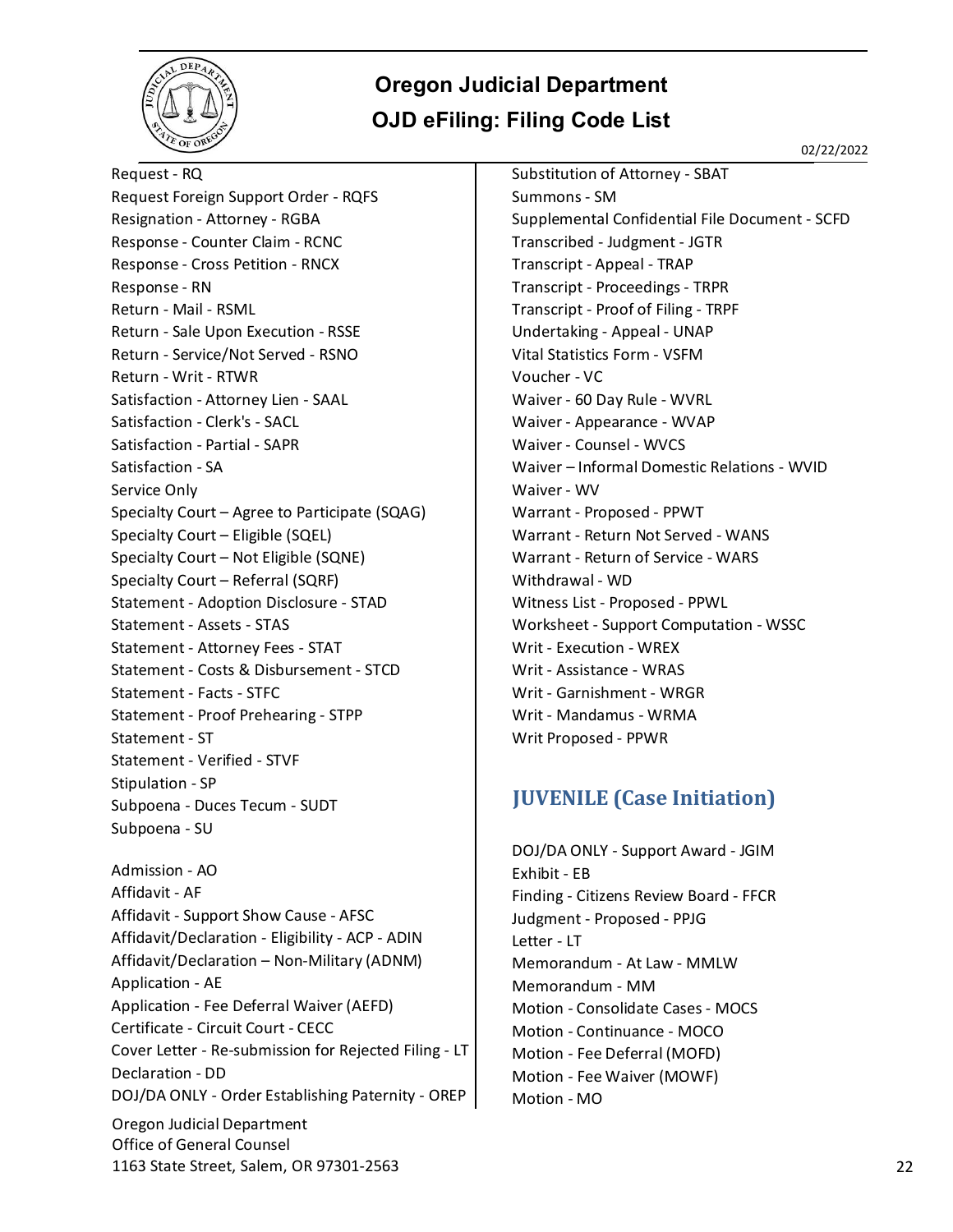

02/22/2022

Motion - QRTP Review - MOQR Motion - Show Cause - MOSH Notice - NO Notice - Representation - NORP Order - Proposed - PPOR Order - QRTP Placement (ORQR) Petition - Appoint Guardian - PTAH Petition - Dependency - PTDP Petition - Determination - PTDT Petition - Emancipation of Minor - PTEM Petition – Invalidate PTIV Petition - Permanent Guardianship - PTPG Petition - Termination Parental Rights - PTTP Proof - Service - PRSV Report - Adoption - READ Report - RE Request - Discovery - RQDS Request - Hearing - RQHG Request - RQ Statement - ST Subpoena - SU Summons - SM Supplemental Confidential File Document - SCFD

#### <span id="page-22-0"></span>**JUVENILE (Subsequent)**

Address Change - ADCH Admission - AO Advice Rights - ADRT Affidavit - AF Affidavit - Support Show Cause - AFSC Affidavit/Declaration - Eligibility - ACP - ADIN Affidavit/Declaration – Non-Military (ADNM) Agreement - Conditional Release - AGRC Answer - AN Application - AE Application – Expunction - Juvenile Department (AEEJ) Application - Expunction - Subject of Record (AEER) Application - Fee Deferral Waiver (AEFD) Arbitration – Notice of Settlement Argument - Closing - AMCL

Oregon Judicial Department Office of General Counsel 1163 State Street, Salem, OR 97301-2563 23

Certificate - Circuit Court - CECC Certificate - Irrevocability - CEIR Consent- CN Cover Letter - Re-submission for Rejected Filing - LT Declaration - DD Discharge - Bankruptcy - DHBK DOJ/DA ONLY - Order Establishing Paternity - OREP DOJ/DA ONLY - Support Award - JGIM Exhibit - EB Exhibit - List - EBLS Finding - Citizens Review Board - FFCR Judgment - Proposed - PPJG Letter - Guardianship - LTGU Letter - LT Memorandum - At Law - MMLW Memorandum - MM Motion - Attorney Withdrawal - MOWA Motion - Compel Discovery - MOCD Motion - Consolidate Cases - MOCS Motion - Continuance - MOCO Motion - Debtor Exam Child Support Only Motion - Dismissal - MODM Motion - Dismissal No Prejudice - MODW Motion - Fee Deferral (MOFD) Motion - Fee Waiver (MOWF) Motion - Guardianship - MOGU Motion - Intervene Authorization - MOIN Motion - MO Motion - Protective Order - MOPO Motion - QRTP Review MOQR Motion - Service by Publication - MOSP Motion - Show Cause - MOSH Motion - Telephone Testimony - MOTT Motion – To Deviate from ICWA Placement Preferences (MOVI) Motion - Transfer - MOTN Motion – Transfer to Tribal Court (MOIC) Motion - Transport - MOTB Notice - Advise Appeal Rights - NORA Notice - Demand Payment - NODP Notice - NO Notice - Representation - NORP Notice - Trial - NOTL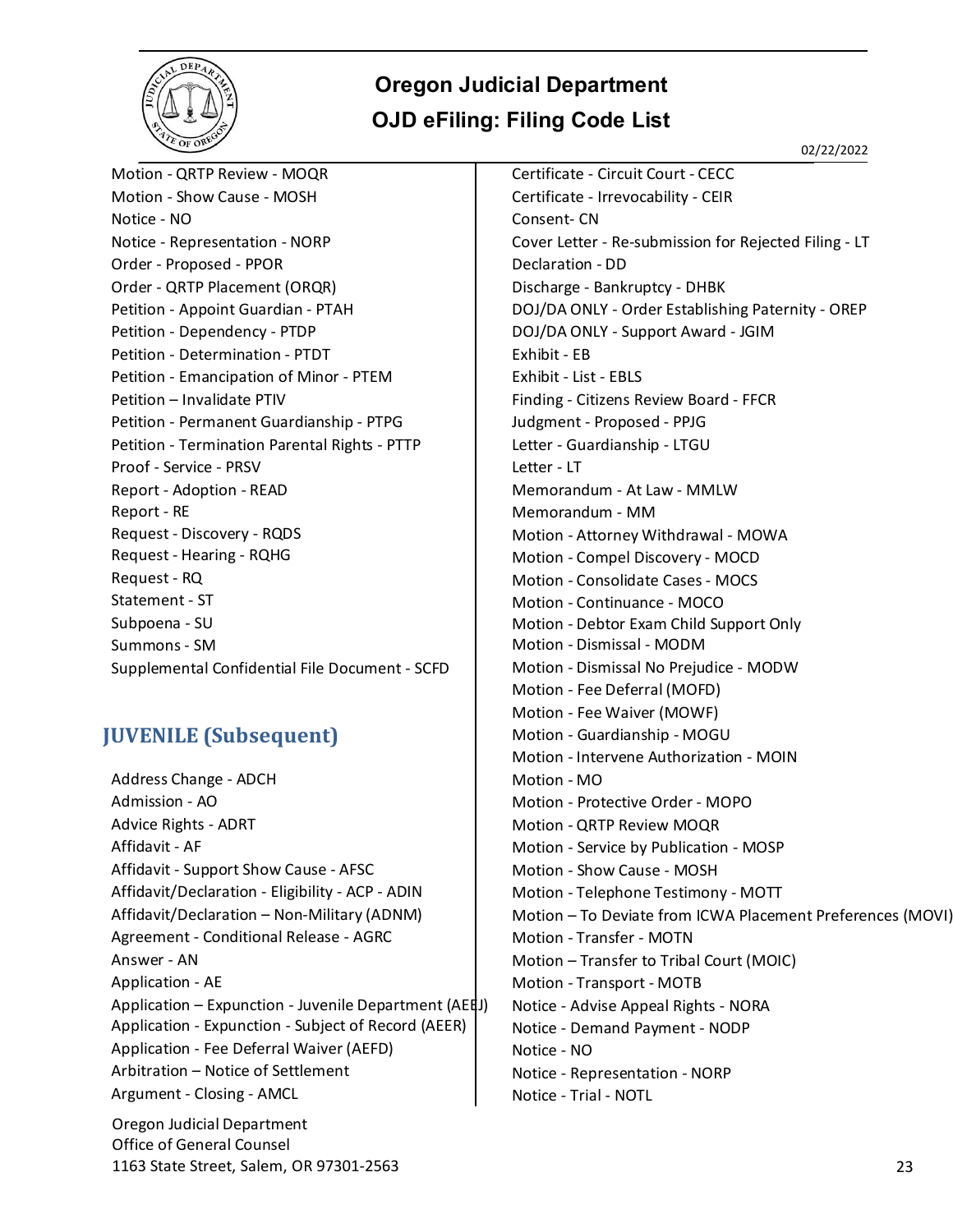

02/22/2022

Notice - Withdrawal of Attorney - NOWA Objection - OB Order - Proposed - PPOR Order – QRTP Placement - ORQR Petition - Amended - PTAM Petition - Appoint Guardian - PTAH Petition - Dependency - PTDP Petition - Determination - PTDT Petition - Emancipation of Minor - PTEM Petition - Guardianship - PTGD Petition – Invalidate PTIV Petition - Permanent Guardianship - PTPG Petition - PT Petition - Register Foreign Judgment - PTRF Petition - Termination Parental Rights - PTTP Proof - Service - PRSV Proposed Verdict Form - PPVI Record - Proceedings - RCPR Release - RL Release - Surrender - RLSR Report - Adoption - READ Report - RE Request - Discovery - RQDS Request - Hearing - RQHG Request - RQ Request Foreign Support Order - RQFS Response - RN Satisfaction - SA Service Only Statement - ST Stipulation - SP Subpoena - Duces Tecum - SUDT Subpoena - SU Substitution of Attorney - SBAT Summons - SM Supplemental Confidential File Document - SCFD Waiver - WV Warrant - Proposed - PPWT Witness List - Proposed - PPWL

Oregon Judicial Department Office of General Counsel 1163 State Street, Salem, OR 97301-2563 24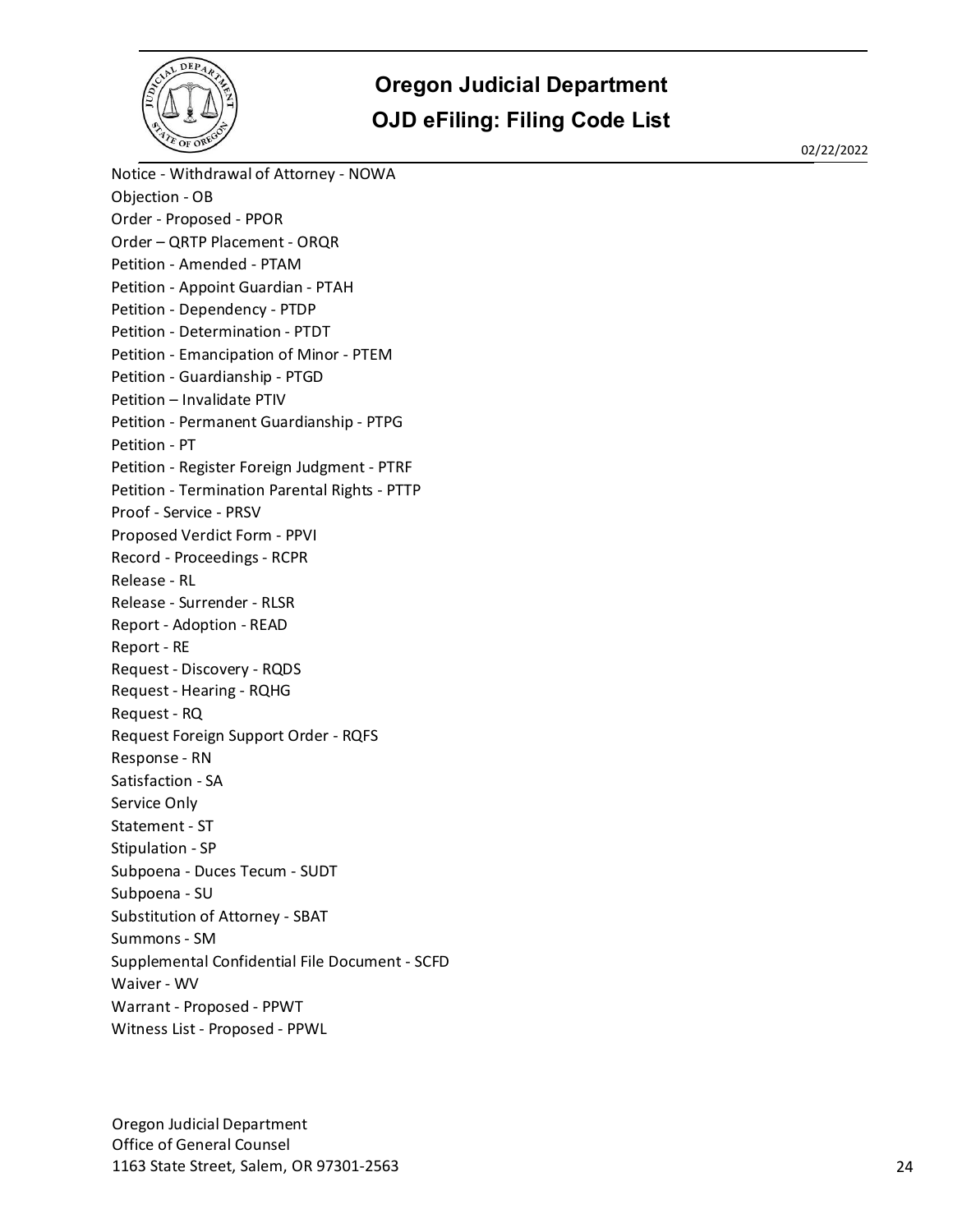

#### <span id="page-24-0"></span>**PROBATE/MENTAL HEALTH (Case Initiation)**

Oregon Judicial Department Office of General Counsel Acknowledgment - ACKN Acknowledgment - Restricted Assets - AKRA Affidavit - AF Affidavit - Request Segregated Information - AFSI Affidavit - Small Estate - AFSE Affidavit - Support Show Cause - AFSC Affidavit/Declaration – Eligibility – ACP – ADIN Affidavit/Declaration – Mailing (ADMA) Affidavit/Declaration – Non-Military (ADNM) Affidavit/Declaration – Publication (ADPU) Application – Fee Deferral Waiver (AEFD) Bond - Proposed - PPBD Certificate - Continued Commitment - CECN Certificate - Death - CEDT Citation - CT Claim - CC Codicil - CX Complaint - CM Complaint - Landlord-Tenant Residential - CM Confidential - Nondisclose Information Form - CWNC Consent - Appointment - CNAP Consent - CN Consent - to Serve - CNSV Cover Letter - Re-submission for Rejected Filing - LT Declaration - DD Exhibit - EB Hold - Emergency Physician - HDEP Information - Segregated Sheet - IFSI Judgment - Proposed - PPJG Letter - LT Motion - Allow Service by Mail - MOMA Motion - Attorney Fees - MOAF Motion – Fee Deferral (MOFD) Motion – Fee Waiver (MOWF) Motion - MO Motion - Preliminary Injunction - MOPI

Motion - Service by Publication - MOSP Motion - Show Cause - MOSH Notice - Appointment - NOAO Notice - Mental Illness - NOMI Notice - NO Notice - Register Foreign Judgment - NORS Notice - Release - NORE Notice - Representation - NORP Order - Proposed - PPOR Petition - Appointment Personal Representative with Will - PTWL Petition - Authorize Settlement - PTAE Petition - Admit Intestate Estate - PTIE Petition - Appoint Conservator - PTAI Petition - Appoint Guardian - PTAH Petition - Appoint Guardian Ad Litem - PTAG Petition - Conservator/Guardian - PTCG Petition - Conservatorship - PTCN Petition - Declaratory Judgment - PTDC Petition - Determination - PTDT Petition - Guardianship - PTGD - \$124.00 Petition - Initiating - PTIN Petition - Intellectual Disability Commitment - PTID Petition - Judicial Review - PTJF Petition - Permanent Guardianship - PTPG Petition - PT Petition - Register Foreign Judgment - PTRF Petition - Review - PTRV Petition - Temporary Appointment - PTTM Petition - Vacate Paternity - PTVP Petition - Writ of Habeus Corpus - PTHC Petition - Writ of Mandamus - PTWM Proof - Posting Public Notice - PRPN Proof of Service - PRSV Proof of Service - Substitute - PSSE Report - Precommitment Investigation - REPC Request - Discovery - RQDS Statement - ST Subpoena - Duces Tecum - SUDT Subpoena - SU Summons - SM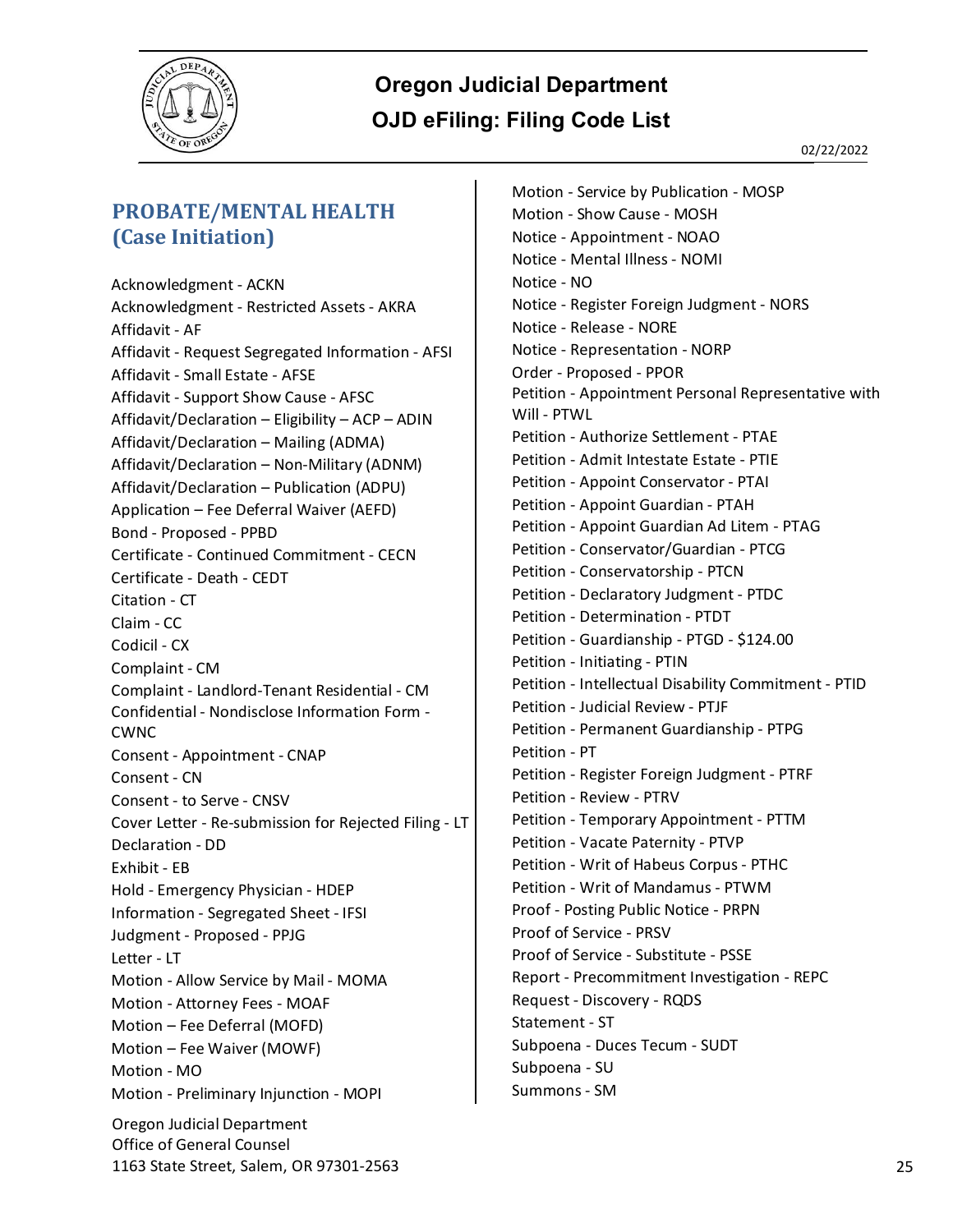

02/22/2022

Transcript - Proceedings - TRPR Will - Last Will and Testament - LWTR Will - LW Writ Proposed - PPWR

#### <span id="page-25-0"></span>**PROBATE/MENTAL HEALTH (Subsequent)**

Oregon Judicial Department Office of General Counsel Accounting - AC Accounting - Annual - ACAN Accounting - Final - ACFN Acknowledgment - ACKN Acknowledgment - Restricted Assets - AKRA Acknowledgment - Statement of Respondent - AKST Additional Authorities - AUAD Address Change - ADCH Affidavit - AF Affidavit - Attesting Witness - AFWT Affidavit - Compliance - AFCP Affidavit - Continuance - AFCO Affidavit - Counsel - AFCN Affidavit - Opposition to - AFOP Affidavit - Prejudice - AFPR Affidavit - Prima Facie - AFPF Affidavit - Request Segregated Information - AFSI Affidavit - Small Estate - AFSE Affidavit - Supplemental - AFSU Affidavit - Support Attorney Fees - AFSA Affidavit - Support Show Cause - AFSC Affidavit/Declaration – Eligibility – ACP – ADIN Affidavit/Declaration – Mailing (ADMA) Affidavit/Declaration – Non-Compliance (ADNC) Affidavit/Declaration – Non-Military (ADNM) Affidavit/Declaration – Publication (ADPU) Agreement - AG Agreement - Conditional Release - AGRC Agreement - Mediation - AGME Answer - Affirmative Defense - ANAD Answer - Amended - ANAM Answer - AN Answer - Counterclaim - ANCN

Application – Fee Deferral Waiver (AEFD) Argument - Closing - AMCL Assignment - Judgment - ASJG Association Counsel - ATCN Bill - Cost - BICO Bond - Appeal Supersedeas - BDAL Bond - BD Bond - Proposed - PPBD Certificate - Compliance - CECP Certificate - Continued Commitment - CECN Certificate - Death - CEDT Certificate - Diversion - CEDV Certificate - Document Preparation - CEDP Certificate - Extension - CEEX Citation - CT Claim - Against Estate - CCES Claim - Amended - CCAM Claim - Disallowance - CCDS Codicil - CX Committed - Permanent Commitment - COPC Committed - Temporary Commitment - COTM Conditional Trial Visit - KNTV Confidential - Nondisclose Information Form – CWNC Consent - Accounting - CNAC Consent - Appointment - CNAP Consent - CN Consent - to Serve - CNSV Consolidated - CD Cover Letter - Re-submission for Rejected Filing - LT Declaration - DD Detainer - DT Disclaimer - DL Exhibit - EB Exhibit - List - EBLS Garnishees Response - GRRS Hold - Emergency Physician - HDEP Indian Child Welfare Act - Determination Made – ICDM Indian Child Welfare Act - Qualified - ICQU Information - Estate Administration Unit - IFEA Information - Heirs - IFHR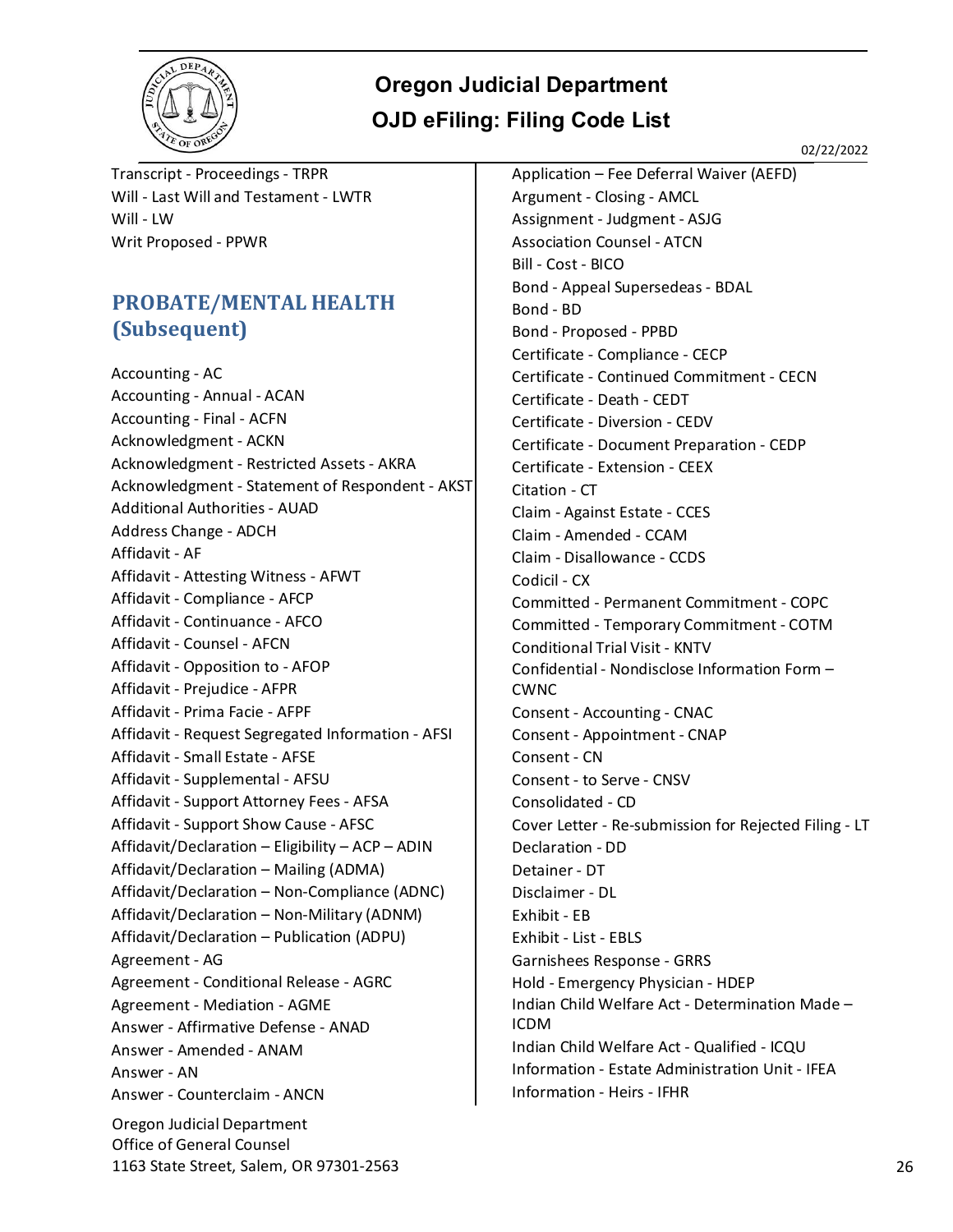

02/22/2022

Oregon Judicial Department Office of General Counsel 1163 State Street, Salem, OR 97301-2563 27 Information - Segregated Sheet - IFSI Interrogatories - IG Inventory - Amended - ITAM Inventory - IT Judgment - Proposed - PPJG Letter - Administration - LTAM Letter - Appearance - LTAP Letter - Conservatorship - LTCO Letter - Conservatorship and Guardianship - LTCG Letter - Due Diligence - LTDD Letter - Guardianship - LTGU Letter - LT Letter - Representation - LTRP Letter - Testamentary - LTTM Mediation - Partial Agreement - MEPA Memorandum - At Law - MMLW Memorandum - MM Memorandum - Opposing Motion - MMOM Memorandum - Reply - MMRY Memorandum - Response To Motion - MMRM Memorandum - Support Motion - MMSM Memorandum - Trial - MMTL Motion - Accelerate Trial - MOAT Motion - Allow Service by Mail - MOMA Motion - Amend - MOAM Motion - Appear Amicus Curiae - MOAA Motion - Appoint Counsel - MOAC Motion - Appoint Interpreter - MOAJ Motion - Attorney Fees - MOAF Motion - Attorney Withdrawal - MOWA Motion - Authorization to Intervene - MOIN Motion - Change Judge - MOCJ Motion - Change Venue - MOCV Motion - Compel Discovery - MOCD Motion - Compel Production - MOCP Motion - Consolidate Cases - MOCS Motion - Continuance - MOCO Motion - Correct Transcript - MOCT Motion - Default Order - MODF Motion - Designate Complex Case - MOXC Motion - Disbursement - MODD Motion - Dismiss With Prejudice - MODP

Motion - Dismissal - MODM Motion - Dismissal No Prejudice - MODW Motion - Disqualify Judge - MODQ Motion - Evidentiary - MOEV Motion - Exclude Evidence - MOEE Motion - Expenses - MOEX Motion - Fee Deferral (MOFD) Motion - Fee Waiver (MOWF) Motion - Judgment - MOJG Motion - Late Transcript - MOLT Motion - Mediation - MOME Motion - Mistrial - MOMT Motion - MO Motion - Modify Judgment - MOMJ Motion - New Trial - MONT Motion - Out of State Attorney - MOOA Motion - Out of State Witness - MOOW Motion - Postponement - MOPN Motion - Preliminary Injunction - MOPI Motion - Pretrial Discovery - MOPD Motion - Produce - MOPC Motion - Protective Order - MOPO Motion - Psychiatric Exam - MOPE Motion - Quash - MOQU Motion - Reinstate - MORI Motion - Release Exhibits - MORE Motion - Renewal of Judgment - MORJ Motion - Restraining Order - MORO Motion - Sanctions - MOSN Motion - Service by Publication - MOSP Motion - Set Aside - MOAS Motion - Set Aside Judgment - MOSJ Motion - Set Trial - MOTL Motion - Show Cause - MOSH Motion - Strike - MOSK Motion - Summary Judgment - MOSM Motion - Telephone Testimony - MOTT Motion - Time Extension - MOET Motion - Transfer - MOTN Motion - Transfer Files - MOFT Motion - Transport - MOTB Motion - Vacate - MOVA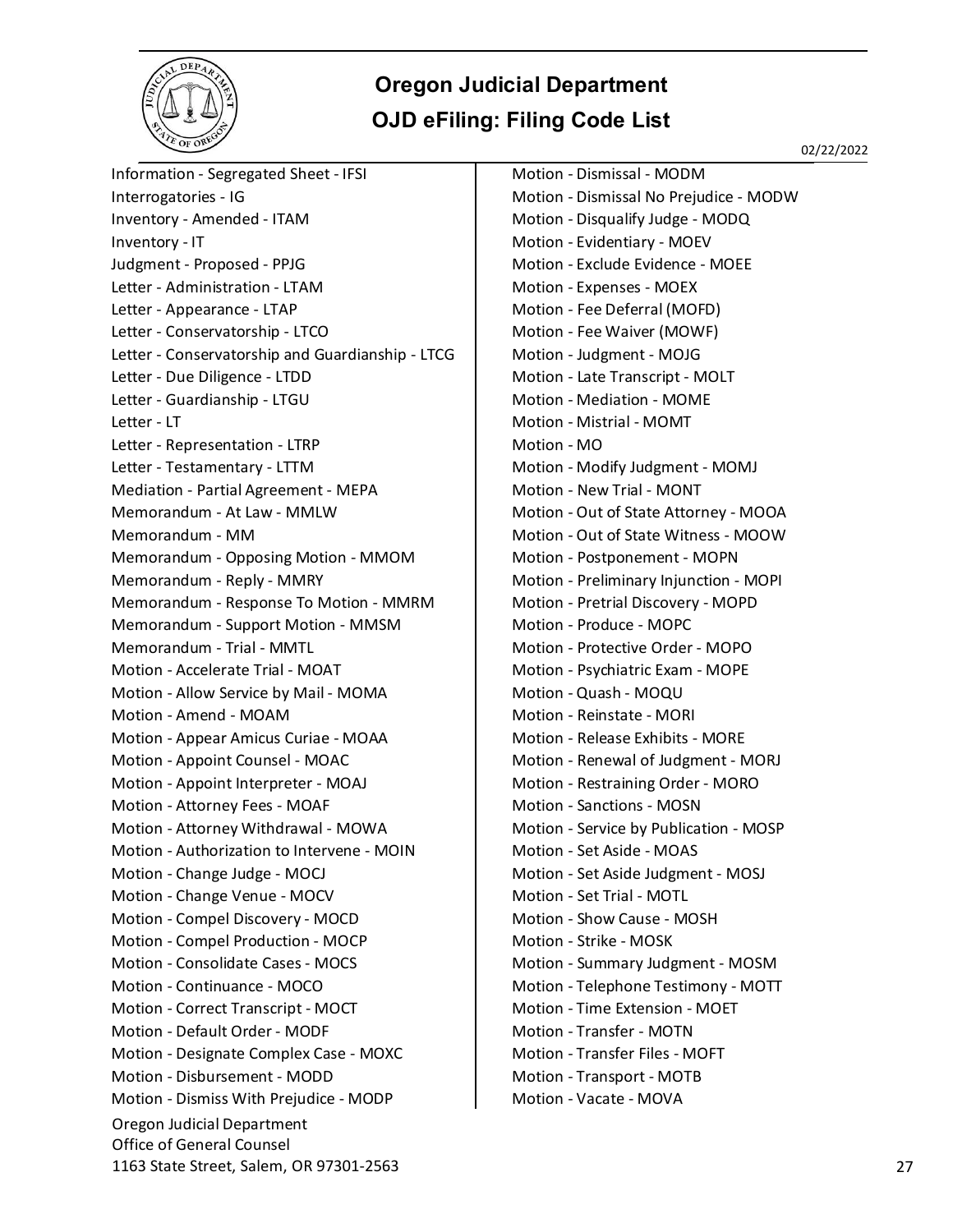

02/22/2022

Oregon Judicial Department Office of General Counsel 1163 State Street, Salem, OR 97301-2563 28 Motion - Writ Assistance - MOWR Notice - Amended Appeal - NOAM Notice - Appeal – NOAP Notice - Appointment – NOAO Notice - Attorney Lien - NOAT Notice - Bankruptcy - NOBK Notice - Compliance - NOCO Notice - Bankruptcy (State Creditor) - NOBS Notice - Default - NODF Notice - Delinquent - NODQ Notice - Demand Payment - NODP Notice - Deposition - NODE Notice - Dismissal - NODM Notice - Dismissal Pending Settlement - NODS Notice - Exhibit Purge - NOEB Notice - Hearing - NOHG Notice - Intent Take Default - NOID Notice - Judgment Entry - NOEJ Notice - Mental Illness - NOMI Notice - NO Notice - Non-Compliance - NOCM Notice - Release - NORE Notice - Representation - NORP Notice - Right to Counsel - NORC Notice - Substitution of Attorney - NOSA Notice - Time for Filing Objection - NOTO Notice - Withdrawal of Attorney – NOWA Oath - OATH Objection - Cost Bill - OBCB Objection - OB Objection - Request To Produce Discovery - OBRP Objection - Time Extension - OBET Order - Proposed - PPOR Petition - Authorize Settlement - PTAE Petition - Amended - PTAM Petition - Appoint Conservator - PTAI Petition - Appoint Guardian - PTAH Petition - Appoint Successor - PTAS Petition - Attorney Fees - PTAF Petition - Authorize Sale of Real Property - PTAP Petition - Conservator/Guardian - PTCG Petition - Court Appointed Attorney Fees - PTCF Petition - Cross Petition - PTCX Petition - Guardianship - PTGD Petition - Intellectual Disability Commitment - PTID Petition - Judicial Review - PTJF Petition - Partial Distributions - PTPD Petition - Permanent Guardianship - PTPG Petition - PT Petition - Reconsideration - PTRC Petition - Review - PTRV Petition - Temporary Appointment - PTTM Proof - Posting Public Notice - PRPN Proof of Service - PRSV Proof of Service - Substitute - PSSE Proposed Distribution - DBPR Receipt - Exhibit - RPEB Receipt - RPT Record - Proceedings - RCPR Release - Certain Property - RLCP Release - RL Reply - RY Report - Annual - REAN Report - Examination - REXM Report - Guardian - REGD Report - Medical - REMD Report - Precommitment Investigation - REPC Report - Psychological Evaluation - REPE Report - RE Report - Visitor - REVS Request - Discovery - RQDS Request - Extension - RQEX Request - Hearing - RQHG Request - Inspect Segregated Information - RQSI Request - Notice - RQNO Request - Record Proceedings - RQRP Request - RQ Request - Summary Determination - RQSD Resignation - Attorney - RGBA Response - RN Return - Mail - RSML Return - Service/Not Served - RSNO Return - Writ - RTWR Satisfaction - Attorney Lien - SAAL